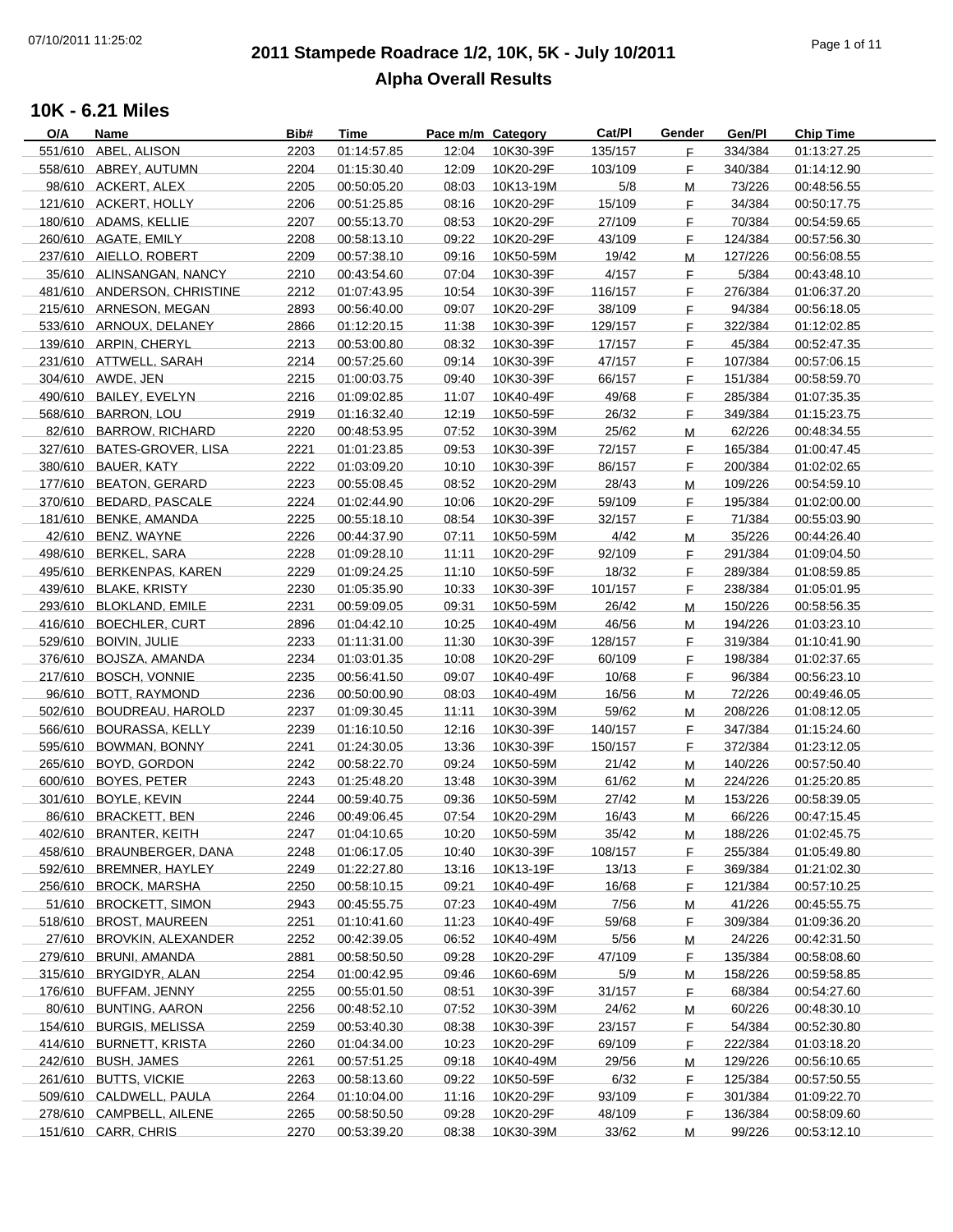# **2011 Stampede Roadrace 1/2, 10K, 5K - July 10/2011** 07/10/2011 11:25:02 Page 2 of 11 **Alpha Overall Results**

| O/A     | Name                                                 | Bib#         | Time                       | Pace m/m Category |                        | Cat/Pl  | Gender | Gen/Pl             | <b>Chip Time</b> |
|---------|------------------------------------------------------|--------------|----------------------------|-------------------|------------------------|---------|--------|--------------------|------------------|
|         | 17/610 CARRICK, JON                                  | 2897         | 00:40:30.25                | 06:31             | 10K20-29M              | 6/43    | M      | 16/226             | 00:40:29.10      |
|         | 494/610 CASSIDY, IVADELLE                            | 2271         | 01:09:23.45                | 11:10             | 10K50-59F              | 17/32   | F.     | 288/384            | 01:08:40.65      |
|         | 515/610 CATES, SIAN                                  | 2272         | 01:10:30.10                | 11:21             | 10K20-29F              | 95/109  | F.     | 306/384            | 01:10:12.90      |
|         | 216/610 CHAN, JANICE                                 | 2274         | 00:56:40.75                | 09:07             | 10K30-39F              | 43/157  | F.     | 95/384             | 00:56:01.65      |
|         | 392/610 CHECK, CHLOE                                 | 2277         | 01:03:30.10                | 10:13             | 10K20-29F              | 66/109  | F.     | 209/384            | 01:02:15.40      |
|         | 501/610 CHELAK, KRISTEN                              | 2278         | 01:09:29.95                | 11:11             | 10K30-39F              | 122/157 | F.     | 294/384            | 01:08:11.60      |
|         | 610/610 CHISHOLM, BRIAN                              | 2883         | 02:04:53.60                | 20:06             | 10K30-39M              | 62/62   | M      | 226/226            | 02:03:25.55      |
|         | 473/610 CHO, MICHELLE                                | 2279         | 01:07:17.60                | 10:50             | 10K20-29F              | 84/109  | F.     | 269/384            | 01:06:22.35      |
|         | 361/610 CHOATE, DEIRDRE                              | 2280         | 01:02:29.70                | 10:03             | 10K50-59F              | 11/32   | F      | 186/384            | 01:01:23.10      |
|         | 517/610 CHOE, ELLIS                                  | 2282         | 01:10:39.25                | 11:22             | 10K40-49F              | 58/68   | F.     | 308/384            | 01:09:05.75      |
|         | 323/610 CHRISTENSEN, JANIS                           | 2931         | 01:01:08.40                | 09:50             | 10K40-49F              | 24/68   | F.     | 163/384            | 01:00:30.55      |
|         | 539/610 CHRISTIANSEN, CAM                            | 2945         | 01:13:13.75                | 11:47             | 10K40-49M              | 51/56   | M      | 214/226            | 01:10:13.80      |
|         | 394/610 CHRISTOFFERSEN, MICHELLE 2284                |              | 01:03:36.70                | 10:14             | 10K40-49F              | 33/68   | F.     | 211/384            | 01:03:23.15      |
|         | 168/610 CHRUMKA, LYNNE                               | 2285         | 00:54:28.90                | 08:46             | 10K40-49F              | 6/68    | F.     | 64/384             | 00:53:54.00      |
|         | 407/610 CLAMP, AIA                                   | 2286         | 01:04:19.00                | 10:21             | 10K30-39F              | 92/157  | F.     | 218/384            | 01:03:46.10      |
|         | 477/610 CLANCY, DAWN                                 | 2287         | 01:07:36.00                | 10:53             | 10K40-49F              | 44/68   | F.     | 273/384            | 01:06:15.60      |
|         | 591/610 CLARE, ROBERT                                | 2288         | 01:22:12.20                | 13:14             | 10K60-69M              | 9/9     | M      | 223/226            | 01:20:54.60      |
|         | 281/610 CLARK, JAMIE                                 | 2289         | 00:58:53.65                | 09:29             | 10K50-59M              | 23/42   | M      | 145/226            | 00:58:34.85      |
|         | 221/610 CLARK, JON                                   | 2290         | 00:56:51.45                | 09:09             | 10K40-49M              | 28/56   | M      | 122/226            | 00:55:56.75      |
|         | 524/610 CLARK, JOYCE                                 | 2291         | 01:11:14.30                | 11:28             | 10K50-59F              | 20/32   | F.     | 314/384            | 01:09:54.15      |
|         | 313/610 CLARKE, ROB                                  | 2292         | 01:00:35.95                | 09:45             | 10K40-49M              | 37/56   | M      | 157/226            | 01:00:17.00      |
|         | 165/610 COCKER, ALLISON                              | 2293         | 00:54:22.50                | 08:45             | 10K30-39F              | 28/157  | F.     | 61/384             | 00:53:47.15      |
|         | 404/610 COISH, MICHELLE                              | 2294         | 01:04:11.60                | 10:20             | 10K30-39F              | 91/157  | F.     | 216/384            | 01:03:18.30      |
|         | 127/610 COLL, EOIN                                   | 2295         | 00:52:01.60                | 08:22             | 10K20-29M              | 23/43   | M      | 91/226             | 00:50:23.90      |
|         | 26/610 COLL, NEASA                                   | 2296         | 00:42:33.60                | 06:51             | 10K20-29F              | 1/109   | F.     | 3/384              | 00:42:28.20      |
|         | 397/610 COLLIS, ADAM                                 | 2297         | 01:03:49.40                | 10:16             | 10K20-29M              | 35/43   | M      | 185/226            | 01:03:02.85      |
|         | 162/610 COMPTON, KRIS                                | 2941         | 00:54:16.90                | 08:44             | 10K30-39M              | 34/62   | M      | 104/226            | 00:53:19.45      |
|         | 8/610 CONERITY, BRIAN                                | 2898         | 00:38:22.45                | 06:10             | 10K40-49M              | 1/56    | M      | 8/226              | 00:38:21.35      |
|         | 99/610 CONGDON, RICK                                 | 2298         | 00:50:05.45                | 08:03             | 10K50-59M              | 9/42    | M      | 74/226             | 00:50:01.20      |
|         | 190/610 CONLIN, ALISON                               | 2299         | 00:55:34.80                | 08:57             | 10K40-49F              | 8/68    | F.     | 76/384             | 00:55:05.95      |
|         | 546/610 CONLIN, RON                                  | 2300         | 01:14:03.00                | 11:55             | 10K50-59M              | 41/42   | M      | 216/226            | 01:13:31.80      |
|         | 499/610 CONSTANT, JENNIFER                           | 2301         | 01:09:28.40                | 11:11             | 10K30-39F              | 121/157 | F.     | 293/384            | 01:08:16.60      |
|         | 226/610 CONWAY, HALLI                                | 2302         | 00:57:09.80                | 09:12             | 10K13-19F              | 3/13    | F.     | 103/384            | 00:57:03.15      |
|         | 110/610 CONWAY, KYLA                                 | 2303         | 00:50:38.20                | 08:09             | 10K20-29F              | 12/109  | F.     | 30/384             | 00:50:31.50      |
|         | 227/610 CONWAY, PATSY                                | 2304         | 00:57:10.00                | 09:12             | 10K50-59F              | 4/32    | F.     | 104/384            | 00:57:02.50      |
|         | 111/610 CONWAY, SARA                                 | 2305         | 00:50:38.45                | 08:09             | 10K20-29F              | 13/109  | F.     | 31/384             | 00:50:31.50      |
|         | 309/610 COOPER, JENNIFER                             | 2306         | 01:00:19.05                | 09:42             | 10K20-29F              | 51/109  | F.     | 155/384            | 00:59:33.05      |
|         | 41/610 CORRIN, SIMON                                 | 2925         | 00:44:37.05                | 07:11             | 10K30-39M              | 13/62   | M      | 34/226             | 00:44:31.70      |
|         | 427/610 COULL, ADELE                                 | 2307         | 01:05:02.10                | 10:28             | 10K30-39F              | 97/157  | F      | 230/384            | 01:04:09.10      |
|         | 470/610 COULTER, KATRINA                             | 2308         | 01:07:08.20                | 10:48             | 10K30-39F              | 115/157 | F.     | 266/384            | 01:06:17.90      |
|         | 367/610 COWAN, LISA                                  | 2309         | 01:02:42.20                | 10:05             | 10K30-39F              | 83/157  | F      | 192/384            | 01:01:45.30      |
|         | 399/610 COYES, CHAD                                  | 2310         | 01:03:57.35                | 10:17             | 10K30-39M              | 54/62   | M      | 187/226            | 01:03:44.70      |
|         | 132/610 COYLE, ANJALI                                | 2311         | 00:52:42.30                | 08:29             | 10K20-29F              | 18/109  | F.     | 39/384             | 00:51:56.40      |
|         | 576/610 CRAWFORD, SUSAN                              | 2312         | 01:18:55.10                | 12:42             | 10K40-49F              | 66/68   | F.     | 356/384            | 01:17:11.60      |
|         | 330/610 CRUXTON, BOB                                 | 2313         | 01:01:30.30                | 09:54             | 10K50-59M              | 31/42   | M      | 163/226            | 01:00:27.50      |
|         | 59/610 CULLINGHAM, MIKE                              | 2315         | 00:46:32.30                | 07:29             | 10K30-39M              | 19/62   | M      | 47/226             | 00:45:49.00      |
|         | 65/610 CURRIE, MELISSA                               | 2316         | 00:47:06.70                | 07:35             | 10K20-29F              | 6/109   | F.     | 15/384             | 00:46:50.90      |
|         | 130/610 CUSANELLI, JULIE-ANN                         | 2318         | 00:52:22.15                | 08:25             | 10K30-39F              | 15/157  | F      | 37/384             | 00:52:13.30      |
|         | 460/610 CZUCZMAN, JEANNINE                           | 2319         | 01:06:18.90                | 10:40             | 10K30-39F              | 110/157 | F      | 257/384            | 01:05:42.20      |
|         | 194/610 DA COSTA GOMEZ, FELIX                        | 2320         | 00:55:42.00                | 08:58             | 10K40-49M              | 27/56   | M      | 116/226            | 00:55:29.10      |
|         | 586/610 DA SILVA, JACI                               | 2321         | 01:20:40.95                | 12:59             | 10K50-59F              | 29/32   | F.     | 365/384            | 01:19:14.55      |
| 561/610 | DANYLIW, BRENDA                                      | 2894         | 01:15:46.60                | 12:12             | 10K30-39F              | 138/157 | F      | 343/384            | 01:14:50.50      |
|         | 542/610 DAVIS, DEBBIE                                | 2322         | 01:13:31.60                | 11:50             | 10K50-59F              | 23/32   | F      | 328/384            | 01:12:09.00      |
|         | 541/610 DAVIS, HEATHER                               | 2323         | 01:13:31.10                | 11:50             | 10K20-29F              | 99/109  |        | 327/384            | 01:12:09.25      |
|         | 381/610 DE JONG, CHELSEA                             |              | 01:03:11.10                |                   |                        |         | F.     |                    |                  |
|         |                                                      | 2324         |                            | 10:10<br>09:54    | 10K20-29F<br>10K20-29F | 62/109  | F.     | 201/384<br>168/384 | 01:02:50.80      |
|         | 331/610 DEARDEN, TANIA<br>247/610 DEERHAWKE, PHOENIX | 2326<br>2327 | 01:01:31.10<br>00:57:59.50 |                   | 10K30-39F              | 53/109  | F      |                    | 01:01:15.75      |
|         |                                                      |              |                            | 09:20             |                        | 53/157  | F      | 117/384            | 00:57:48.55      |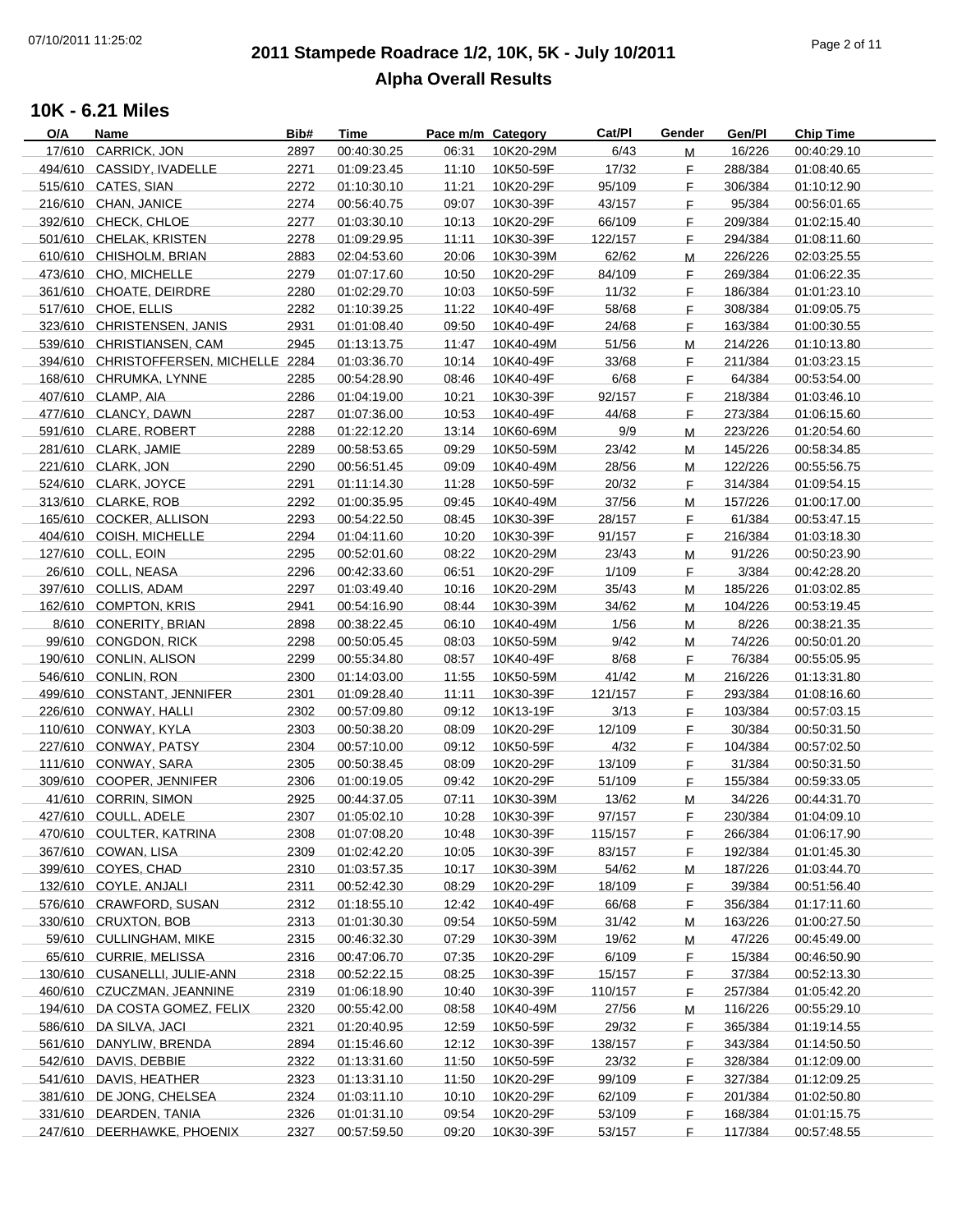# **2011 Stampede Roadrace 1/2, 10K, 5K - July 10/2011** 07/10/2011 11:25:02 Page 3 of 11 **Alpha Overall Results**

| O/A | Name                                       | Bib#         | Time                       | Pace m/m Category |                        | Cat/PI        | Gender | Gen/PI            | <b>Chip Time</b>           |
|-----|--------------------------------------------|--------------|----------------------------|-------------------|------------------------|---------------|--------|-------------------|----------------------------|
|     | 134/610 DELALOYE, DANI                     | 2328         | 00:52:47.30                | 08:29             | 10K20-29F              | 19/109        | F.     | 41/384            | 00:52:14.90                |
|     | 92/610 DEMERS, KRISTI                      | 2882         | 00:49:47.50                | 08:01             | 10K30-39F              | 10/157        | E      | 23/384            | 00:49:41.80                |
|     | 296/610 DEPALEZIEUX, ED                    | 2944         | 00:59:15.70                | 09:32             | 10K40-49M              | 36/56         | M      | 151/226           | 00:58:12.30                |
|     | 403/610 DERBECKER, SUZANNE                 | 2329         | 01:04:11.50                | 10:20             | 10K50-59F              | 13/32         | F.     | 215/384           | 01:03:40.45                |
|     | 356/610 DERKSEN, GARY                      | 2330         | 01:02:21.05                | 10:02             | 10K50-59M              | 32/42         | M      | 173/226           | 01:02:04.95                |
|     | 235/610 DERRAUGH, TANIA                    | 2331         | 00:57:34.65                | 09:16             | 10K30-39F              | 49/157        | F.     | 110/384           | 00:56:26.85                |
|     | 297/610 DESBARATS, LAURA                   | 2332         | 00:59:17.80                | 09:32             | 10K20-29F              | 50/109        | F.     | 146/384           | 00:58:48.00                |
|     | 526/610 DESILETS, JENNIFER                 | 2335         | 01:11:16.40                | 11:28             | 10K30-39F              | 127/157       | F.     | 316/384           | 01:10:24.90                |
|     | 6/610 DESROCHERS, DARREN                   | 2333         | 00:37:50.85                | 06:05             | 10K30-39M              | 5/62          | M      | 6/226             | 00:37:48.45                |
|     | 485/610 DESROSIERS, MELANIE                | 2334         | 01:08:30.75                | 11:01             | 10K20-29F              | 88/109        | F.     | 280/384           | 01:08:16.35                |
|     | 359/610 DICASTRI, JODY                     | 2337         | 01:02:27.95                | 10:03             | 10K40-49F              | 29/68         | F.     | 185/384           | 01:00:52.40                |
|     | 391/610 DICKIE, MICHELLE                   | 2338         | 01:03:28.65                | 10:13             | 10K30-39F              | 89/157        | F.     | 208/384           | 01:02:32.85                |
|     | 72/610 DICKINSON, CHERYL                   | 2339         | 00:48:05.00                | 07:44             | 10K30-39F              | 8/157         | F.     | 19/384            | 00:47:51.50                |
|     | 243/610 DICKINSON, MICHELLE                | 2340         | 00:57:51.85                | 09:19             | 10K30-39F              | 51/157        | F.     | 114/384           | 00:57:37.55                |
|     | 230/610 DICKSON, LAURA                     | 2341         | 00:57:25.40                | 09:14             | 10K40-49F              | 14/68         | F.     | 106/384           | 00:56:59.40                |
|     | 581/610 DOHERTY, SARA                      | 2343         | 01:20:10.90                | 12:54             | 10K30-39F              | 147/157       | F.     | 360/384           | 01:19:22.30                |
|     | 316/610 DONALD, ANNA                       | 2344         | 01:00:43.35                | 09:46             | 10K30-39F              | 70/157        | E      | 158/384           | 01:00:25.45                |
|     | 567/610 DOORNBOS, DANIELLE                 | 2345         | 01:16:31.75                | 12:19             | 10K20-29F              | 104/109       | E      | 348/384           | 01:15:22.95                |
|     | 569/610 DOORNBOS, RONALD                   | 2346         | 01:16:33.50                | 12:19             | 10K50-59M              | 42/42         | M      | 220/226           | 01:15:24.25                |
|     | 4/610 DOWLING, SHAWN                       | 2347         | 00:37:10.65                | 05:59             | 10K30-39M              | 3/62          | M      | 4/226             | 00:37:08.25                |
|     | 186/610 DOYLE, KIMBERLIEGH                 | 2348         | 00:55:25.60                | 08:55             | 10K30-39F              | 34/157        | F.     | 74/384            | 00:55:00.60                |
|     | 187/610 DOYLE, STEPHAN                     | 2349         | 00:55:25.80                | 08:55             | 10K40-49M              | 26/56         | M      | 113/226           | 00:55:00.30                |
|     | 275/610 DRIEDGER, KEVIN                    | 2350         | 00:58:47.15                | 09:27             | 10K40-49M              | 32/56         | M      | 142/226           | 00:57:03.35                |
|     | 307/610 DRIEDGER, VAL                      | 2351         | 01:00:18.00                | 09:42             | 10K40-49F              | 21/68         | F.     | 154/384           | 00:58:33.50                |
|     | 532/610 DUNNE, AARON                       | 2354         | 01:11:46.85                | 11:33             | 10K20-29M              | 42/43         | M      | 211/226           | 01:10:20.15                |
|     | 491/610 DYKSTRA, RICK                      | 2356         | 01:09:15.00                | 11:09             | 10K40-49M              | 49/56         | M      | 206/226           | 01:09:13.05                |
|     | 471/610 EDDY, HEATHER                      | 2357         | 01:07:10.05                | 10:48             | 10K40-49F              | 43/68         | F.     | 267/384           | 01:06:42.25                |
|     | 497/610 EDIGER, DIANA                      | 2358         | 01:09:27.20                | 11:11             | 10K20-29F              | 91/109        | F.     | 290/384           | 01:07:58.90                |
|     | 161/610 ELGIE, KATIE                       | 2359         | 00:54:14.50                | 08:44             | 10K30-39F              | 26/157        | F.     | 58/384            | 00:53:00.25                |
|     | 135/610 ELLIOTT, JUDITH                    | 2360         | 00:52:50.50                | 08:30             | 10K50-59F              | 3/32          | F.     | 42/384            | 00:52:26.60                |
|     | 7/610 ELLUM, CAMERON                       | 2361         | 00:38:22.35                | 06:10             | 10K30-39M              | 6/62          |        | 7/226             | 00:38:20.75                |
|     | 39/610 ENGLISH, JASON                      | 2362         | 00:44:24.35                | 07:08             | 10K30-39M              | 12/62         | M<br>M | 33/226            | 00:44:18.80                |
|     | 365/610 ENTZ, CHARLENE                     | 2363         | 01:02:39.90                | 10:05             | 10K50-59F              | 12/32         | F.     | 190/384           | 01:01:47.50                |
|     | 257/610 ENTZ, REBECCA                      | 2364         | 00:58:12.00                | 09:22             | 10K20-29F              | 42/109        | F.     | 122/384           | 00:57:19.70                |
|     | 303/610 ETIENNE, MONIQUE                   | 2365         | 01:00:00.00                | 09:39             | 10K30-39F              | 65/157        | F.     | 150/384           | 00:58:15.30                |
|     | 147/610 FERNANDO, JOSEPH                   | 2367         | 00:53:19.05                | 08:35             | 10K20-29M              | 25/43         |        | 97/226            |                            |
|     | 143/610 FERO, IAN                          |              | 00:53:04.85                | 08:32             | 10K40-49M              | 21/56         | M      | 95/226            | 00:52:37.75<br>00:52:33.55 |
|     | 142/610 FERO, JENNIFER                     | 2368<br>2369 | 00:53:04.55                | 08:32             | 10K30-39F              | 19/157        | M      | 48/384            | 00:52:34.65                |
|     |                                            | 2370         |                            |                   |                        |               | F.     |                   |                            |
|     | 183/610 FIELD, KYLE<br>57/610 FILLIP, TODD |              | 00:55:19.75<br>00:46:23.65 | 08:54<br>07:28    | 10K20-29M<br>10K40-49M | 29/43<br>9/56 | M      | 111/226<br>45/226 | 00:54:17.35<br>00:46:04.50 |
|     | 467/610 FISHER, SARA                       | 2372         |                            |                   |                        |               | M      |                   |                            |
|     |                                            | 2375         | 01:06:38.00                | 10:43             | 10K30-39F              | 114/157       | F.     | 263/384           | 01:05:49.90                |
|     | 463/610 FLAIG, ANGELA                      | 2376         | 01:06:29.60<br>00:51:08.50 | 10:42             | 10K30-39F              | 113/157       | F.     | 260/384           | 01:05:25.40                |
|     | 117/610 FONG, ALEX                         | 2378         |                            | 08:14             | 10K20-29M              | 21/43         | M      | 85/226            | 00:50:57.70                |
|     | 122/610 FONG, JENNIFER                     | 2379         | 00:51:36.10                | 08:18             | 10K20-29F              | 16/109        | F.     | 35/384            | 00:51:25.35                |
|     | 363/610 FORTOWSKY, LINDSAY                 | 2926         | 01:02:35.40                | 10:04             | 10K30-39F              | 81/157        | F.     | 188/384           | 01:02:27.60                |
|     | 182/610 FOURNIER, SARAH                    | 2380         | 00:55:18.90                | 08:54             | 10K20-29F              | 28/109        | F      | 72/384            | 00:55:13.65                |
|     | 398/610 FOURNIER, SEBASTIEN                | 2381         | 01:03:54.30                | 10:17             | 10K30-39M              | 53/62         | M      | 186/226           | 01:03:48.60                |
|     | 580/610 FOX, KATHLEEN                      | 2884         | 01:19:39.10                | 12:49             | 10K50-59F              | 27/32         | F.     | 359/384           | 01:18:15.90                |
|     | 601/610 FREDERICKSON, SHANNON              | 2382         | 01:26:11.05                | 13:52             | 10K30-39F              | 155/157       | F      | 377/384           | 01:25:15.40                |
|     | 234/610 FRERE SCHMIDT, RINKY               | 2383         | 00:57:33.00                | 09:16             | 10K40-49F              | 15/68         | F.     | 109/384           | 00:57:10.40                |
|     | 346/610 FROST, AMANDA                      | 2384         | 01:01:56.70                | 09:58             | 10K30-39F              | 78/157        | F.     | 178/384           | 01:00:17.20                |
|     | 23/610 FRY, DAVID                          | 2628         | 00:42:17.05                | 06:48             | 10K20-29M              | 9/43          | M      | 21/226            | 00:41:56.95                |
|     | 375/610 FUHR, KRIS                         | 2385         | 01:02:57.80                | 10:08             | 10K50-59M              | 34/42         | M      | 178/226           | 01:02:40.60                |
|     | 131/610 FUHR, LORRAINE                     | 2386         | 00:52:31.40                | 08:27             | 10K50-59F              | 1/32          | F.     | 38/384            | 00:52:28.90                |
|     | 149/610 FUNK, ADAM                         | 2366         | 00:53:34.95                | 08:37             | 10K13-19M              | 6/8           | M      | 98/226            | 00:52:51.85                |
|     | 155/610 FUNK, RICHARD                      | 2389         | 00:53:48.00                | 08:39             | 10K40-49M              | 22/56         | M      | 101/226           | 00:53:04.80                |
|     | 196/610 GAGNON, ERIC                       | 2390         | 00:55:43.35                | 08:58             | 10K30-39M              | 39/62         | M      | 117/226           | 00:55:31.35                |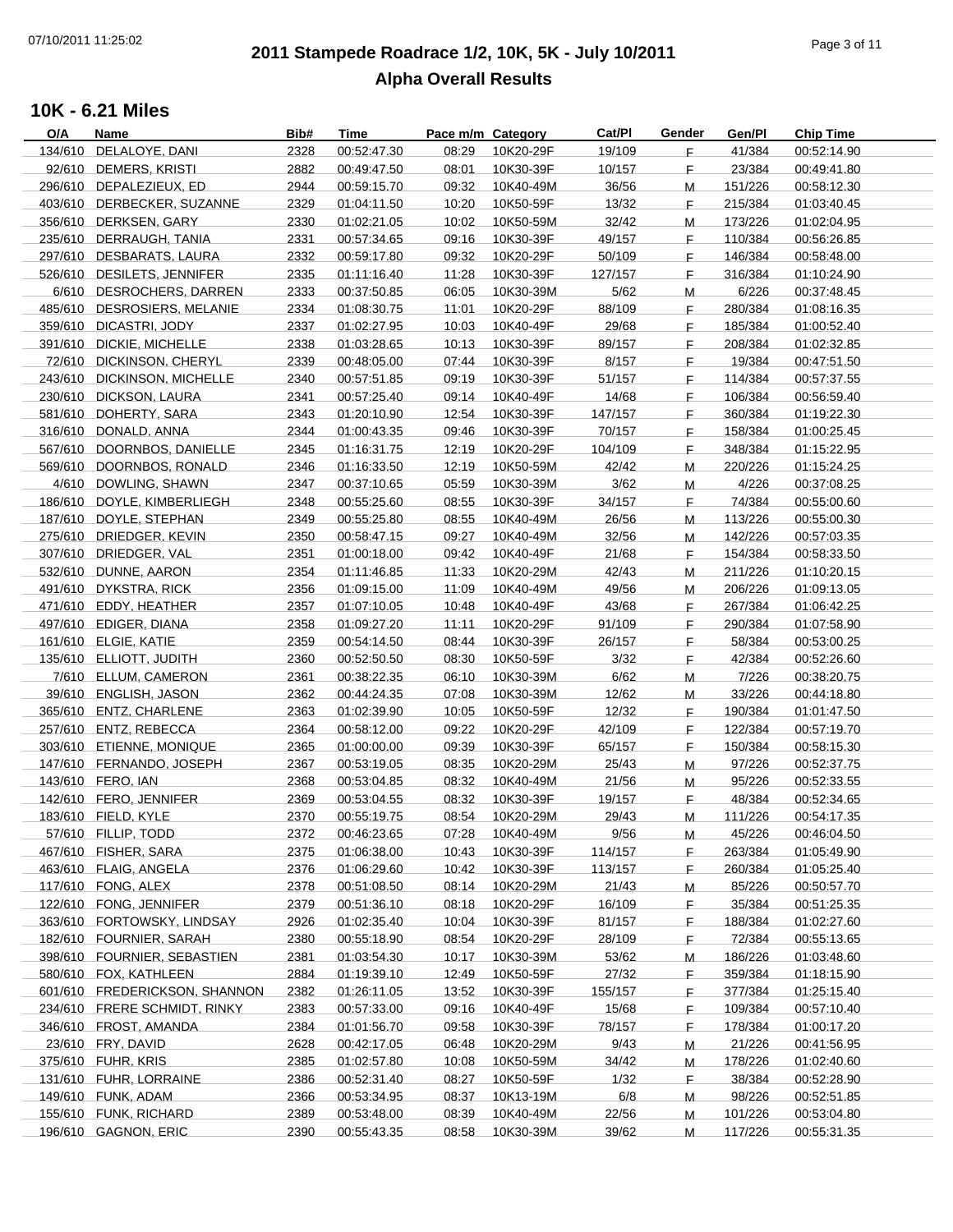# **2011 Stampede Roadrace 1/2, 10K, 5K - July 10/2011** 07/10/2011 11:25:03 Page 4 of 11 **Alpha Overall Results**

| O/A     | Name                                  | Bib# | Time        | Pace m/m Category |           | Cat/Pl  | Gender | Gen/Pl  | <b>Chip Time</b> |
|---------|---------------------------------------|------|-------------|-------------------|-----------|---------|--------|---------|------------------|
| 465/610 | <b>GARDNER, PATRICIA</b>              | 2391 | 01:06:34.70 | 10:43             | 10K40-49F | 42/68   | F.     | 262/384 | 01:05:31.75      |
|         | 81/610 GARDNER, STUART                | 2392 | 00:48:53.50 | 07:52             | 10K13-19M | 4/8     | м      | 61/226  | 00:47:56.40      |
|         | 593/610 GARRIES, SHERRI               | 2393 | 01:22:30.95 | 13:17             | 10K40-49F | 67/68   | F.     | 370/384 | 01:21:15.35      |
|         | 530/610 GARSTAD, TINA                 | 2394 | 01:11:35.20 | 11:31             | 10K40-49F | 61/68   | E      | 320/384 | 01:10:32.15      |
|         | 53/610 GEORGE, KAYLA                  | 2833 | 00:46:00.25 | 07:24             | 10K13-19F | 1/13    | E      | 11/384  | 00:45:57.40      |
|         | 352/610 GEORGE, NATASHA               | 2395 | 01:02:12.50 | 10:01             | 10K20-29F | 57/109  | F.     | 182/384 |                  |
|         |                                       |      |             |                   |           |         |        |         | 01:01:18.10      |
|         | 522/610 GETZ, JENNIFER                | 2396 | 01:11:06.20 | 11:26             | 10K20-29F | 97/109  | F.     | 312/384 | 01:10:49.50      |
|         | 523/610 GETZ, KAREN                   | 2397 | 01:11:13.80 | 11:28             | 10K50-59F | 19/32   | F.     | 313/384 | 01:10:58.10      |
|         | 453/610 GIBSON, COLLETTE              | 2438 | 01:06:08.20 | 10:38             | 10K30-39F | 107/157 | F.     | 251/384 | 01:05:30.60      |
|         | 409/610 GIFFEN, AMANDA                | 2398 | 01:04:27.80 | 10:22             | 10K30-39F | 93/157  | F.     | 220/384 | 01:02:57.75      |
|         | 120/610 GIFFEN, CHRIS                 | 2399 | 00:51:24.80 | 08:16             | 10K30-39M | 31/62   | M      | 87/226  | 00:50:50.60      |
|         | 140/610 GIFFEN, REBECCA               | 2400 | 00:53:01.30 | 08:32             | 10K30-39F | 18/157  | F.     | 46/384  | 00:52:24.40      |
|         | 25/610 GILES, GRANT                   | 2401 | 00:42:22.50 | 06:49             | 10K50-59M | 1/42    | M      | 23/226  | 00:42:21.40      |
|         | 152/610 GILLESPIE, MOLLY              | 2402 | 00:53:39.30 | 08:38             | 10K30-39F | 22/157  | F.     | 53/384  | 00:53:13.00      |
|         | 46/610 GILLIES, CLAY                  | 2917 | 00:45:22.20 | 07:18             | 10K40-49M | 6/56    | M      | 37/226  | 00:45:03.85      |
|         | 319/610 GONZALEZ, CAROLINA            | 2406 | 01:00:51.00 | 09:47             | 10K30-39F | 71/157  | F.     | 161/384 | 01:00:35.20      |
|         |                                       |      |             |                   |           |         |        |         |                  |
|         | 105/610 GOODREAU, JAIME               | 2407 | 00:50:20.35 | 08:06             | 10K20-29F | 11/109  | F.     | 28/384  | 00:49:50.75      |
|         | 425/610 GOOLIAFF, SHAUNA              | 2408 | 01:05:00.85 | 10:28             | 10K40-49F | 36/68   | F.     | 229/384 | 01:04:07.85      |
|         | 312/610 GOSAL, BALJIT                 | 2409 | 01:00:34.45 | 09:45             | 10K60-69M | 4/9     | M      | 156/226 | 01:00:33.55      |
|         | 87/610 GRADY, MATT                    | 2410 | 00:49:06.60 | 07:54             | 10K30-39M | 26/62   | М      | 67/226  | 00:49:06.60      |
|         | 289/610 GRAHAM, ANDREA                | 2411 | 00:59:05.50 | 09:31             | 10K30-39F | 61/157  | F.     | 142/384 | 00:58:46.60      |
|         | 563/610 GRAHAM METCALF, JENNIFER 2412 |      | 01:16:02.60 | 12:14             | 10K30-39F | 139/157 | F.     | 345/384 | 01:14:17.80      |
|         | 531/610 GRAY, SHARON                  | 2413 | 01:11:41.30 | 11:32             | 10K50-59F | 21/32   | F.     | 321/384 | 01:10:47.65      |
|         | 179/610 GREEN, JOANNE                 | 2885 | 00:55:12.20 | 08:53             | 10K40-49F | 7/68    | F.     | 69/384  | 00:55:07.70      |
|         | 118/610 GREEN, MICHAEL                | 2886 | 00:51:09.15 | 08:14             | 10K20-29M | 22/43   | м      | 86/226  | 00:51:03.60      |
|         | 172/610 GREENALL, GERI                | 2415 | 00:54:40.40 | 08:48             | 10K30-39F | 30/157  | F.     | 66/384  | 00:54:16.60      |
|         |                                       |      |             |                   |           |         |        |         |                  |
|         | 574/610 GRENKOW, NICOLE               | 2416 | 01:17:59.45 | 12:33             | 10K30-39F | 143/157 | F.     | 354/384 | 01:15:41.00      |
|         | 83/610 GRIECO, JOHN                   | 2417 | 00:48:56.10 | 07:52             | 10K40-49M | 14/56   | M      | 63/226  | 00:48:22.85      |
|         | 34/610 GRIECO, RYAN                   | 2418 | 00:43:25.00 | 06:59             | 10K13-19M | 2/8     | M      | 30/226  | 00:43:15.30      |
|         | 78/610 GROMACK, STEVE                 | 2419 | 00:48:40.70 | 07:50             | 10K40-49M | 13/56   | M      | 59/226  | 00:48:02.40      |
|         | 74/610 GUNDERSON, DAVID               | 2421 | 00:48:15.75 | 07:46             | 10K20-29M | 14/43   | M      | 55/226  | 00:48:12.90      |
| 150/610 | HALPRIN, DANYAEL                      | 2423 | 00:53:38.45 | 08:38             | 10K30-39F | 21/157  | F.     | 52/384  | 00:53:28.85      |
|         | 320/610 HALVORSEN, JEFF               | 2424 | 01:00:52.10 | 09:48             | 10K20-29M | 31/43   | M      | 159/226 | 00:59:48.25      |
|         | 544/610 HALWAS, COLLEEN               | 2425 | 01:13:49.45 | 11:53             | 10K40-49F | 63/68   | F.     | 330/384 | 01:12:17.45      |
|         | 373/610 HALWAS, DARIAN                | 2426 | 01:02:53.75 | 10:07             | 10K13-19M | 7/8     | M      | 177/226 | 01:01:23.10      |
|         | 545/610 HALWAS, DAVID                 | 2427 | 01:13:51.90 | 11:53             | 10K40-49M | 52/56   | М      | 215/226 | 01:12:08.05      |
|         | 311/610 HAMILTON, MYLES               | 2913 | 01:00:31.60 | 09:44             | 10K50-59M | 29/42   | M      | 155/226 | 01:00:02.20      |
|         |                                       |      |             |                   |           |         |        |         |                  |
|         | 129/610 HAMILTON, NICHOLAS            | 2428 | 00:52:11.60 | 08:24             | 10K20-29M | 24/43   | M      | 93/226  | 00:51:47.40      |
|         | 173/610 HAMMOND, SIMON                | 2429 | 00:54:46.55 | 08:49             | 10K30-39M | 36/62   | M      | 107/226 | 00:53:42.15      |
|         | 141/610 HANN, JESSICA                 | 2899 | 00:53:02.90 | 08:32             | 10K20-29F | 21/109  | F      | 47/384  | 00:52:05.05      |
|         | 299/610 HANNA, PAULETTE               | 2430 | 00:59:29.55 | 09:34             | 10K50-59F | 9/32    | F.     | 147/384 | 00:59:05.60      |
|         | 124/610 HARASYM, MICHAEL              | 2432 | 00:51:45.30 | 08:20             | 10K40-49M | 19/56   | M      | 89/226  | 00:51:13.00      |
|         | 61/610 HARDY, MARTIN                  | 2924 | 00:46:33.25 | 07:29             | 10K40-49M | 10/56   | M      | 48/226  | 00:46:21.65      |
|         | 64/610 HARNETT, DAVID                 | 2434 | 00:46:59.45 | 07:33             | 10K20-29M | 12/43   | M      | 50/226  | 00:46:53.05      |
|         | 274/610 HARRIMAN, CALEY               | 2435 | 00:58:42.15 | 09:27             | 10K13-19F | 5/13    | F      | 133/384 | 00:57:18.70      |
|         | 285/610 HARRIMAN, SHELLEY             | 2436 | 00:59:01.30 | 09:30             | 10K50-59F | 7/32    | F      | 140/384 | 00:57:38.00      |
|         | 206/610 HARRISON, TENNILLE            | 2437 | 00:56:14.45 | 09:03             | 10K20-29F | 35/109  | F      | 87/384  | 00:55:34.50      |
|         | 535/610 HART, GERRY                   | 2439 | 01:12:51.70 | 11:44             | 10K50-59M | 40/42   |        | 212/226 | 01:11:45.20      |
|         |                                       |      |             |                   |           |         | Μ      |         |                  |
|         | 512/610 HARVIE, VIRGINIA              | 2440 | 01:10:19.15 | 11:19             | 10K40-49F | 56/68   | F.     | 304/384 | 01:08:57.95      |
|         | 411/610 HAWTHORNE, BRIAN              | 2441 | 01:04:30.30 | 10:23             | 10K50-59M | 36/42   | M      | 190/226 | 01:04:15.15      |
|         | 67/610 HAYES, ANNIE                   | 2442 | 00:47:18.45 | 07:37             | 10K20-29F | 7/109   | F.     | 17/384  | 00:47:15.90      |
|         | 188/610 HEAD, KEVIN                   | 2444 | 00:55:27.00 | 08:55             | 10K30-39M | 38/62   | M      | 114/226 | 00:54:28.65      |
|         | 480/610 HEFFERNAN, KATHERINE          | 2445 | 01:07:43.10 | 10:54             | 10K20-29F | 87/109  | F.     | 275/384 | 01:06:51.50      |
|         | 308/610 HENDERSON, JIM                | 2447 | 01:00:18.90 | 09:42             | 10K50-59M | 28/42   | M      | 154/226 | 00:59:32.25      |
|         | 137/610 HENDERSON, MEREDITH           | 2906 | 00:52:56.95 | 08:31             | 10K20-29F | 20/109  | F.     | 43/384  | 00:52:12.55      |
|         | 476/610 HENNIG, SHANNON               | 2448 | 01:07:31.50 | 10:52             | 10K20-29F | 86/109  | F      | 272/384 | 01:06:12.95      |
|         | 607/610 HENRY, DAWN                   | 2449 | 01:44:56.65 | 16:54             | 10K50-59F | 32/32   | F.     | 382/384 | 01:44:25.85      |
|         |                                       |      |             |                   |           |         |        |         |                  |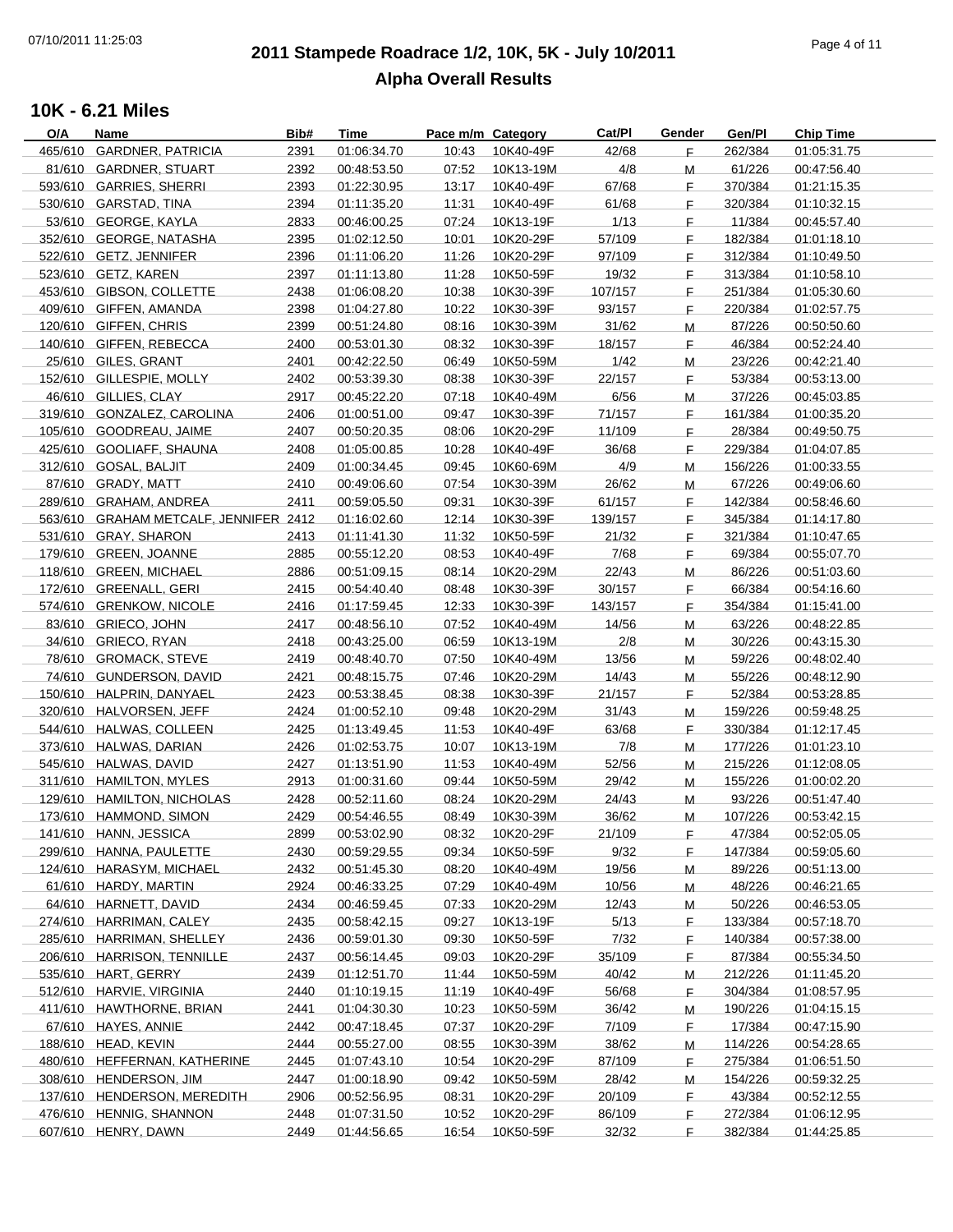# **2011 Stampede Roadrace 1/2, 10K, 5K - July 10/2011** 07/10/2011 11:25:03 Page 5 of 11 **Alpha Overall Results**

| O/A | Name                       | Bib# | <b>Time</b> | Pace m/m Category |           | Cat/Pl  | Gender | Gen/Pl  | <b>Chip Time</b> |
|-----|----------------------------|------|-------------|-------------------|-----------|---------|--------|---------|------------------|
|     | 246/610 HEREYGERS, LESLEY  | 2450 | 00:57:56.25 | 09:19             | 10K20-29F | 41/109  | F.     | 116/384 | 00:57:03.75      |
|     | 429/610 HEWITT, KAREN      | 2451 | 01:05:10.55 | 10:29             | 10K50-59F | 15/32   | F.     | 232/384 | 01:04:12.65      |
|     | 236/610 HEWITT, SEAN       | 2452 | 00:57:37.05 | 09:16             | 10K30-39M | 44/62   | M      | 126/226 | 00:56:49.90      |
|     | 488/610 HEYWOOD, MELANIE   | 2453 | 01:08:53.05 | 11:05             | 10K30-39F | 119/157 | F.     | 283/384 | 01:08:12.20      |
|     | 225/610 HEYWOOD, SEAN      | 2454 | 00:57:05.55 | 09:11             | 10K30-39M | 42/62   | M      | 123/226 | 00:56:22.30      |
|     | 229/610 HILDEBRANDT, DALE  | 2455 | 00:57:19.95 | 09:13             | 10K50-59M | 17/42   |        | 124/226 |                  |
|     |                            |      |             |                   |           |         | M      |         | 00:56:02.45      |
|     | 449/610 HILL, BARB         | 2456 | 01:05:58.40 | 10:37             | 10K50-59F | 16/32   | F.     | 247/384 | 01:04:37.45      |
|     | 455/610 HILL, KELLY        | 2457 | 01:06:11.10 | 10:39             | 10K40-49F | 40/68   | F.     | 252/384 | 01:05:33.20      |
|     | 448/610 HILL, KEVIN        | 2459 | 01:05:58.15 | 10:37             | 10K20-29M | 39/43   | M      | 202/226 | 01:04:36.10      |
|     | 106/610 HINTON, DAREN      | 2460 | 00:50:24.70 | 08:07             | 10K40-49M | 17/56   | M      | 78/226  | 00:49:57.60      |
|     | 40/610 HIRD, AYANO         | 2461 | 00:44:32.60 | 07:10             | 10K30-39F | 6/157   | F.     | 7/384   | 00:44:21.65      |
|     | 50/610 HIRD, MIKE          | 2462 | 00:45:54.20 | 07:23             | 10K30-39M | 17/62   | M      | 40/226  | 00:45:16.95      |
|     | 353/610 HOBBS, CURTIS      | 2463 | 01:02:14.10 | 10:01             | 10K40-49M | 41/56   | M      | 171/226 | 01:01:08.35      |
|     | 388/610 HOBDAY, KATIE      | 2464 | 01:03:25.30 | 10:12             | 10K20-29F | 65/109  | F.     | 206/384 | 01:02:38.40      |
|     | 136/610 HOGABOAM, KYLE     | 2465 | 00:52:54.60 | 08:31             | 10K30-39M | 32/62   | M      | 94/226  | 00:51:59.70      |
|     | 205/610 HOGAN, BRIGID      | 2466 | 00:56:14.25 | 09:03             | 10K30-39F | 39/157  | F.     | 86/384  | 00:55:21.45      |
|     |                            |      |             |                   |           |         |        |         |                  |
|     | 516/610 HOGG, SHELLEY      | 2467 | 01:10:34.85 | 11:21             | 10K40-49F | 57/68   | F.     | 307/384 | 01:10:26.25      |
|     | 348/610 HOLLMAN, LANDON    | 2468 | 01:02:01.15 | 09:59             | 10K30-39M | 51/62   | M      | 169/226 | 01:01:00.30      |
|     | 211/610 HONG, JULIE        | 2470 | 00:56:23.40 | 09:04             | 10K30-39F | 41/157  | F.     | 91/384  | 00:55:47.25      |
|     | 272/610 HOPKINS, ALLISON   | 2472 | 00:58:37.10 | 09:26             | 10K20-29F | 46/109  | F.     | 131/384 | 00:58:22.30      |
|     | 89/610 HOPKINS, ERIC       | 2473 | 00:49:18.60 | 07:56             | 10K50-59M | 8/42    | M      | 69/226  | 00:49:02.35      |
|     | 185/610 HOWARD, SHARLA     | 2475 | 00:55:24.05 | 08:55             | 10K30-39F | 33/157  | F.     | 73/384  | 00:54:43.55      |
|     | 584/610 HUG, ANNE-LAURE    | 2477 | 01:20:25.00 | 12:56             | 10K30-39F | 148/157 | F.     | 363/384 | 01:19:08.80      |
|     | 434/610 HUGHSON, PATRICK   | 2478 | 01:05:25.85 | 10:32             | 10K20-29M | 37/43   | M      | 198/226 | 01:04:01.25      |
|     | 54/610 HURDLE, HEATHER     | 2479 | 00:46:06.10 | 07:25             | 10K20-29F | 4/109   | F.     | 12/384  | 00:46:03.00      |
|     | 540/610 HUTCHINSON, ANGELA | 2480 | 01:13:30.60 | 11:50             | 10K40-49F | 62/68   | F.     | 326/384 | 01:12:07.40      |
|     |                            |      |             |                   |           |         |        |         |                  |
|     | 251/610 HUYNH, HOA         | 2481 | 00:58:04.25 | 09:21             | 10K30-39F | 54/157  | F.     | 118/384 | 00:57:13.35      |
|     | 101/610 HYMAN, TRICIA      | 2867 | 00:50:11.65 | 08:05             | 10K30-39F | 13/157  | F.     | 26/384  | 00:50:02.55      |
|     | 203/610 INGLIS, JULIE      | 2900 | 00:56:02.75 | 09:01             | 10K30-39F | 38/157  | F.     | 84/384  | 00:55:13.40      |
|     | 298/610 ITO, YOSHIAKI      | 2485 | 00:59:27.20 | 09:34             | 10K70+M   | 1/3     | M      | 152/226 | 00:58:37.95      |
|     | 290/610 IWANCHUK, DIANE    | 2486 | 00:59:07.15 | 09:31             | 10K50-59F | 8/32    | F      | 143/384 | 00:59:01.60      |
|     | 28/610 JACOBS, BRAD        | 2487 | 00:42:43.30 | 06:52             | 10K30-39M | 9/62    | M      | 25/226  | 00:42:41.25      |
|     | 486/610 JAGT, KATHRYN      | 2488 | 01:08:41.85 | 11:03             | 10K20-29F | 89/109  | F.     | 281/384 | 01:08:29.45      |
|     | 597/610 JAMES, DEBRA       | 2490 | 01:24:48.00 | 13:39             | 10K30-39F | 152/157 | F.     | 374/384 | 01:23:12.20      |
|     | 570/610 JAMIESON, KELTIE   | 2516 | 01:17:10.85 | 12:25             | 10K30-39F | 141/157 | F.     | 350/384 | 01:15:36.25      |
|     | 18/610 JEFFERY, TYLER      | 2494 | 00:41:09.25 | 06:37             | 10K20-29M | 7/43    | M      | 17/226  | 00:41:04.75      |
|     | 44/610 JENKINS, KENT       | 2495 | 00:44:54.80 | 07:13             | 10K30-39M | 14/62   | M      | 36/226  | 00:44:34.20      |
|     |                            |      |             |                   |           |         |        |         |                  |
|     | 1/610 JENSEN, SCOTT        | 2496 | 00:33:48.15 | 05:26             | 10K30-39M | 1/62    | M      | 1/226   | 00:33:48.15      |
|     | 609/610 JESSIMAN, MEGHAN   | 2887 | 01:50:01.50 | 17:43             | 10K40-49F | 68/68   | F.     | 384/384 | 01:48:33.65      |
|     | 21/610 JEWETT, RHONDA      | 2497 | 00:41:45.95 | 06:43             | 10K30-39F | 2/157   | F      | 2/384   | 00:41:43.95      |
|     | 191/610 JO, CHRISTY        | 2499 | 00:55:36.35 | 08:57             | 10K30-39F | 36/157  | F.     | 77/384  | 00:55:29.95      |
|     | 218/610 JOHAL, NICKI       | 2500 | 00:56:42.40 | 09:07             | 10K20-29F | 39/109  | F      | 97/384  | 00:56:34.60      |
|     | 468/610 JOHANSEN, HEATHER  | 2501 | 01:06:41.15 | 10:44             | 10K20-29F | 81/109  | F.     | 264/384 | 01:06:05.55      |
|     | 548/610 JOHNSON, ANITA     | 2912 | 01:14:20.70 | 11:58             | 10K50-59F | 24/32   | F      | 332/384 | 01:13:02.75      |
|     | 29/610 JOHNSON, KEN        | 2502 | 00:42:44.85 | 06:53             | 10K50-59M | 2/42    | M      | 26/226  | 00:42:43.25      |
|     | 317/610 JOHNSTONE, SHYLA   | 2503 | 01:00:46.35 | 09:47             | 10K20-29F | 52/109  | F.     | 159/384 | 01:00:20.85      |
|     | 572/610 JUNG, GABRIELLA    | 2506 | 01:17:48.35 | 12:31             | 10K13-19F | 12/13   | F.     | 352/384 | 01:16:44.35      |
|     | 514/610 KANSKI, AUDRA      | 2508 | 01:10:24.00 | 11:20             | 10K30-39F |         |        | 305/384 |                  |
|     |                            |      |             |                   |           | 125/157 | F.     |         | 01:08:52.80      |
|     | 212/610 KAWAKAMI, JUN      | 2509 | 00:56:23.70 | 09:04             | 10K30-39M | 41/62   | M      | 121/226 | 00:55:46.90      |
|     | 163/610 KEATLEY, CATHERINE | 2511 | 00:54:19.35 | 08:44             | 10K30-39F | 27/157  | F.     | 59/384  | 00:53:35.15      |
|     | 233/610 KEATLEY, JOSH      | 2512 | 00:57:31.00 | 09:15             | 10K30-39M | 43/62   | M      | 125/226 | 00:56:46.30      |
|     | 153/610 KEELING, JAMES     | 2513 | 00:53:39.90 | 08:38             | 10K50-59M | 14/42   | M      | 100/226 | 00:52:11.50      |
|     | 438/610 KEIRSTEAD, ANDREW  | 2904 | 01:05:34.55 | 10:33             | 10K20-29M | 38/43   | M      | 201/226 | 01:05:00.50      |
|     | 598/610 KELLY, DAWN        | 2514 | 01:24:48.05 | 13:39             | 10K30-39F | 153/157 | F      | 375/384 | 01:23:12.55      |
|     | 552/610 KELLY, LAUREN      | 2515 | 01:15:22.55 | 12:08             | 10K20-29F | 100/109 | F.     | 335/384 | 01:14:07.90      |
|     | 210/610 KENNEDY, JEAN      | 1568 | 00:56:22.40 | 09:04             | 10K40-49F | 9/68    | F.     | 90/384  | 00:52:34.90      |
|     | 49/610 KERR, IAN           | 2518 | 00:45:32.70 | 07:20             | 10K30-39M | 16/62   | M      | 39/226  | 00:45:15.80      |
|     |                            |      |             |                   |           |         |        |         |                  |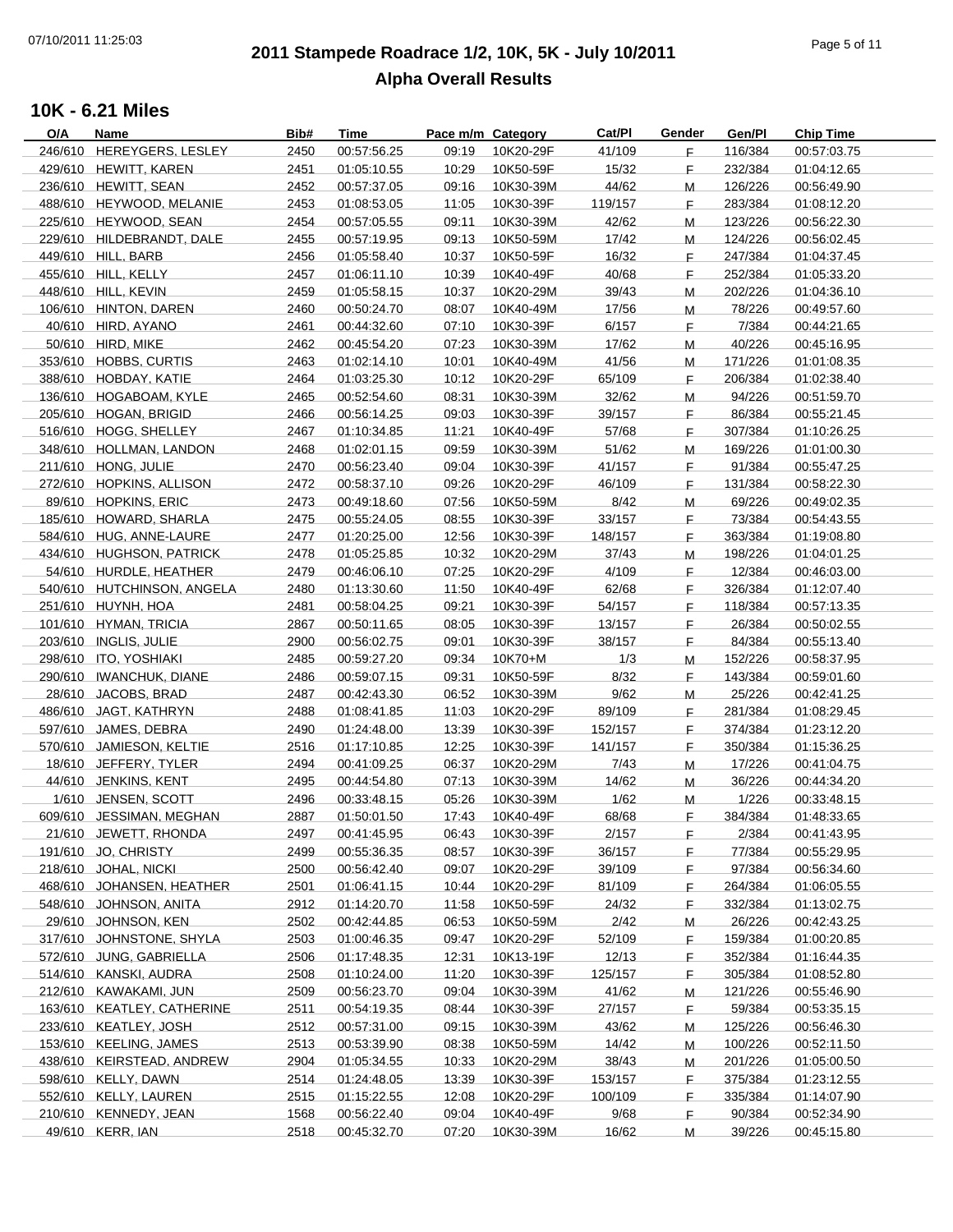# **2011 Stampede Roadrace 1/2, 10K, 5K - July 10/2011** 07/10/2011 11:25:03 Page 6 of 11 **Alpha Overall Results**

| O/A     | Name                           | Bib# | <b>Time</b> | Pace m/m Category |           | Cat/Pl  | Gender | Gen/Pl  | <b>Chip Time</b> |
|---------|--------------------------------|------|-------------|-------------------|-----------|---------|--------|---------|------------------|
| 119/610 | KERR, JENNIFER                 | 2519 | 00:51:24.50 | 08:16             | 10K20-29F | 14/109  | F.     | 33/384  | 00:51:06.50      |
|         | 520/610 KERWIN, KEN            | 2520 | 01:10:58.35 | 11:25             | 10K50-59M | 39/42   | м      | 210/226 | 01:10:00.05      |
|         | 60/610 KERWIN, STEPHANIE       | 2521 | 00:46:32.50 | 07:29             | 10K30-39F | 7/157   | F.     | 13/384  | 00:46:27.95      |
|         | 223/610 KESKIC, KRISTY         | 2522 | 00:56:59.65 | 09:10             | 10K30-39F | 45/157  | F.     | 101/384 | 00:56:37.95      |
|         | 506/610 KILDARE, CAROLYN       | 2869 | 01:09:47.00 | 11:14             | 10K40-49F | 53/68   | F.     | 298/384 | 01:08:54.20      |
|         | 115/610 KIM, RICHARD           | 2524 | 00:51:02.90 | 08:13             | 10K40-49M | 18/56   | M      | 84/226  | 00:49:29.85      |
|         | 107/610 KING, SARAH            | 2526 | 00:50:29.35 | 08:07             | 10K30-39F | 14/157  | F.     | 29/384  |                  |
|         |                                |      |             |                   |           |         |        |         | 00:50:21.60      |
| 73/610  | KING, SHANE                    | 2870 | 00:48:13.65 | 07:46             | 10K30-39M | 22/62   | M      | 54/226  | 00:48:05.45      |
|         | 13/610 KIRBY, ALEX             | 2921 | 00:39:38.40 | 06:22             | 10K13-19M | 1/8     | M      | 13/226  | 00:39:37.25      |
|         | 536/610 KIRKPATRICK, ELLEN     | 2527 | 01:12:58.90 | 11:45             | 10K30-39F | 130/157 | F.     | 324/384 | 01:12:13.65      |
|         | 454/610 KLOIBER, PETER         | 2915 | 01:06:08.55 | 10:39             | 10K20-29M | 40/43   | M      | 203/226 | 01:05:36.65      |
|         | 503/610 KNUFF, COLLEEN         | 2531 | 01:09:38.70 | 11:12             | 10K30-39F | 123/157 | F.     | 295/384 | 01:08:19.10      |
|         | 249/610 KOKOTT, RYAN           | 2532 | 00:58:02.75 | 09:20             | 10K30-39M | 45/62   | M      | 132/226 | 00:56:32.55      |
|         | 590/610 KOOPMANS, KAIA         | 2533 | 01:21:47.15 | 13:10             | 10K20-29F | 108/109 | F.     | 368/384 | 01:20:15.05      |
|         | 442/610 KORO, LINDSAY          | 2871 | 01:05:39.00 | 10:34             | 10K20-29F | 78/109  | F.     | 241/384 | 01:04:03.20      |
|         | 193/610 KORT, BRIAN            | 2534 | 00:55:41.25 | 08:58             | 10K60-69M | 2/9     | M      | 115/226 | 00:55:05.65      |
|         | 562/610 KORT, HEATHER          | 2535 | 01:15:59.25 | 12:14             | 10K60-69F | 3/4     | F.     | 344/384 | 01:15:22.75      |
|         | 100/610 KRZYWICKI, JACEK       | 2537 | 00:50:05.65 | 08:04             | 10K30-39M | 28/62   | M      | 75/226  | 00:49:50.35      |
|         | 138/610 KRZYWICKI, SHANNON     | 2538 | 00:52:57.75 | 08:31             | 10K30-39F | 16/157  | F.     | 44/384  | 00:52:43.70      |
|         | 171/610 KUBASEK, GLENDA        | 2539 | 00:54:38.60 | 08:48             | 10K30-39F | 29/157  | F.     | 65/384  | 00:54:24.85      |
|         | 148/610 KUEHNER, MELISSA       | 2540 | 00:53:21.15 | 08:35             | 10K40-49F | 4/68    | F.     | 51/384  | 00:52:52.95      |
|         | 421/610 KUHL, GREG             | 2541 | 01:04:50.90 | 10:26             | 10K50-59M | 37/42   | M      | 195/226 | 01:04:41.60      |
|         | 510/610 KWOK, OLIVE            | 2543 | 01:10:10.70 | 11:18             | 10K20-29F | 94/109  | F.     | 302/384 | 01:09:33.70      |
|         | 337/610 KWONG, EDWARD          |      |             |                   |           |         |        |         |                  |
|         |                                | 2544 | 01:01:41.50 | 09:56             | 10K20-29M | 33/43   | М      | 166/226 | 01:01:18.40      |
|         | 553/610 LAIRD, CHELSEA         | 2545 | 01:15:24.30 | 12:08             | 10K20-29F | 101/109 | F.     | 336/384 | 01:14:08.60      |
|         | 284/610 LAJOIE, DANIELLE       | 2546 | 00:58:59.80 | 09:30             | 10K30-39F | 59/157  | F.     | 139/384 | 00:58:30.75      |
|         | 369/610 LALACH, KRISTI         | 2547 | 01:02:42.50 | 10:05             | 10K30-39F | 85/157  | F.     | 194/384 | 01:01:23.60      |
|         | 482/610 LAROCQUE, ANNE-MICHELE | 2548 | 01:07:49.60 | 10:55             | 10K30-39F | 117/157 | F.     | 277/384 | 01:07:33.80      |
|         | 347/610 LAUSCHER, REGAN        | 2549 | 01:02:00.35 | 09:59             | 10K30-39F | 79/157  | F.     | 179/384 | 01:00:59.80      |
|         | 295/610 LAW, JODIE             | 2550 | 00:59:14.30 | 09:32             | 10K30-39F | 63/157  | F.     | 145/384 | 00:58:41.35      |
|         | 228/610 LAYTON, KANDI          | 2551 | 00:57:11.60 | 09:12             | 10K40-49F | 13/68   | F.     | 105/384 | 00:56:54.05      |
|         | 602/610 LEALAND, JENNIFER      | 2552 | 01:26:35.10 | 13:56             | 10K20-29F | 109/109 | F.     | 378/384 | 01:26:14.10      |
|         | 174/610 LEDERHOS, GILBERT      | 2553 | 00:54:50.15 | 08:49             | 10K40-49M | 24/56   | M      | 108/226 | 00:54:03.95      |
|         | 582/610 LEE, ANITA             | 2554 | 01:20:16.30 | 12:55             | 10K20-29F | 105/109 | F.     | 361/384 | 01:19:33.60      |
|         | 62/610 LEGACY, FRANK           | 2557 | 00:46:35.65 | 07:30             | 10K30-39M | 20/62   | M      | 49/226  | 00:46:21.80      |
|         | 475/610 LEIPNITZ, ANTJE        | 2558 | 01:07:23.50 | 10:51             | 10K20-29F | 85/109  | F.     | 271/384 | 01:07:09.00      |
|         | 286/610 LEITENBERGER, HARVEY   | 2559 | 00:59:01.30 | 09:30             | 10K50-59M | 24/42   | M      | 146/226 | 00:58:57.40      |
|         | 164/610 LENNOX, MICHELLE       | 2560 | 00:54:20.60 | 08:45             | 10K20-29F | 23/109  | E      | 60/384  | 00:53:05.55      |
|         | 244/610 LEUNG, JANET           | 2561 | 00:57:53.80 | 09:19             | 10K30-39F | 52/157  | F.     | 115/384 | 00:57:33.30      |
|         | 277/610 LEVEQUE, PETER         | 2562 | 00:58:49.80 | 09:28             | 10K40-49M | 33/56   | м      | 143/226 | 00:57:45.70      |
|         | 405/610 LEWIS, GREG            | 2563 | 01:04:14.45 | 10:20             | 10K60-69M | 7/9     | M      | 189/226 | 01:03:39.85      |
|         | 126/610 LIGHTLE, ROSALIND      | 2565 | 00:52:01.10 | 08:22             | 10K20-29F | 17/109  |        | 36/384  | 00:51:57.40      |
|         | 10/610 LINDLAND, KEVIN         |      |             |                   |           |         | F.     |         | 00:38:47.10      |
|         |                                | 2566 | 00:38:47.10 | 06:14             | 10K40-49M | 2/56    | м      | 10/226  |                  |
|         | 469/610 LIPINSKI, JOANNE       | 2567 | 01:07:06.50 | 10:48             | 10K20-29F | 82/109  | F      | 265/384 | 01:06:23.70      |
|         | 393/610 LLEWELLYN, LAURA       | 2568 | 01:03:35.00 | 10:14             | 10K20-29F | 67/109  | F.     | 210/384 | 01:01:37.10      |
|         | 321/610 LOHMANN, MARILYN       | 2569 | 01:01:04.15 | 09:50             | 10K40-49F | 23/68   | F      | 162/384 | 00:59:55.90      |
|         | 33/610 LOHMANN, TARA           | 2895 | 00:43:17.80 | 06:58             | 10K30-39F | 3/157   | E      | 4/384   | 00:43:02.35      |
|         | 104/610 LONGWORTH, ANDREA      | 2570 | 00:50:18.45 | 08:05             | 10K20-29F | 10/109  | F.     | 27/384  | 00:50:10.75      |
|         | 71/610 LOTTERMOSER, RYAN       | 2571 | 00:47:50.95 | 07:42             | 10K30-39M | 21/62   | M      | 53/226  | 00:46:51.75      |
|         | 585/610 LOUDON, EUNICE         | 2572 | 01:20:25.35 | 12:56             | 10K50-59F | 28/32   | F.     | 364/384 | 01:19:08.35      |
|         | 513/610 LOUIE, WILLIAM         | 2573 | 01:10:21.30 | 11:19             | 10K70+M   | 3/3     | М      | 209/226 | 01:08:51.50      |
|         | 430/610 LOVE, JENNIFER         | 2574 | 01:05:13.30 | 10:30             | 10K30-39F | 99/157  | F.     | 233/384 | 01:03:37.80      |
|         | 360/610 LUFT, BRAD             | 2575 | 01:02:28.50 | 10:03             | 10K40-49M | 44/56   | M      | 175/226 | 01:00:51.60      |
|         | 420/610 LUI, ALICE             | 2576 | 01:04:49.90 | 10:26             | 10K20-29F | 71/109  | F.     | 226/384 | 01:03:54.00      |
|         | 11/610 LUKINUK, BRENDT         | 2577 | 00:39:00.75 | 06:16             | 10K30-39M | 7/62    | M      | 11/226  | 00:38:58.40      |
|         | 329/610 LUKINUK, ELIZABETH     | 2578 | 01:01:28.05 | 09:53             | 10K30-39F | 74/157  | F.     | 167/384 | 01:00:55.65      |
|         | 390/610 LUNDEEN, DAVID         | 2579 | 01:03:28.60 | 10:13             | 10K30-39M | 52/62   | M      | 183/226 | 01:02:28.40      |
|         |                                |      |             |                   |           |         |        |         |                  |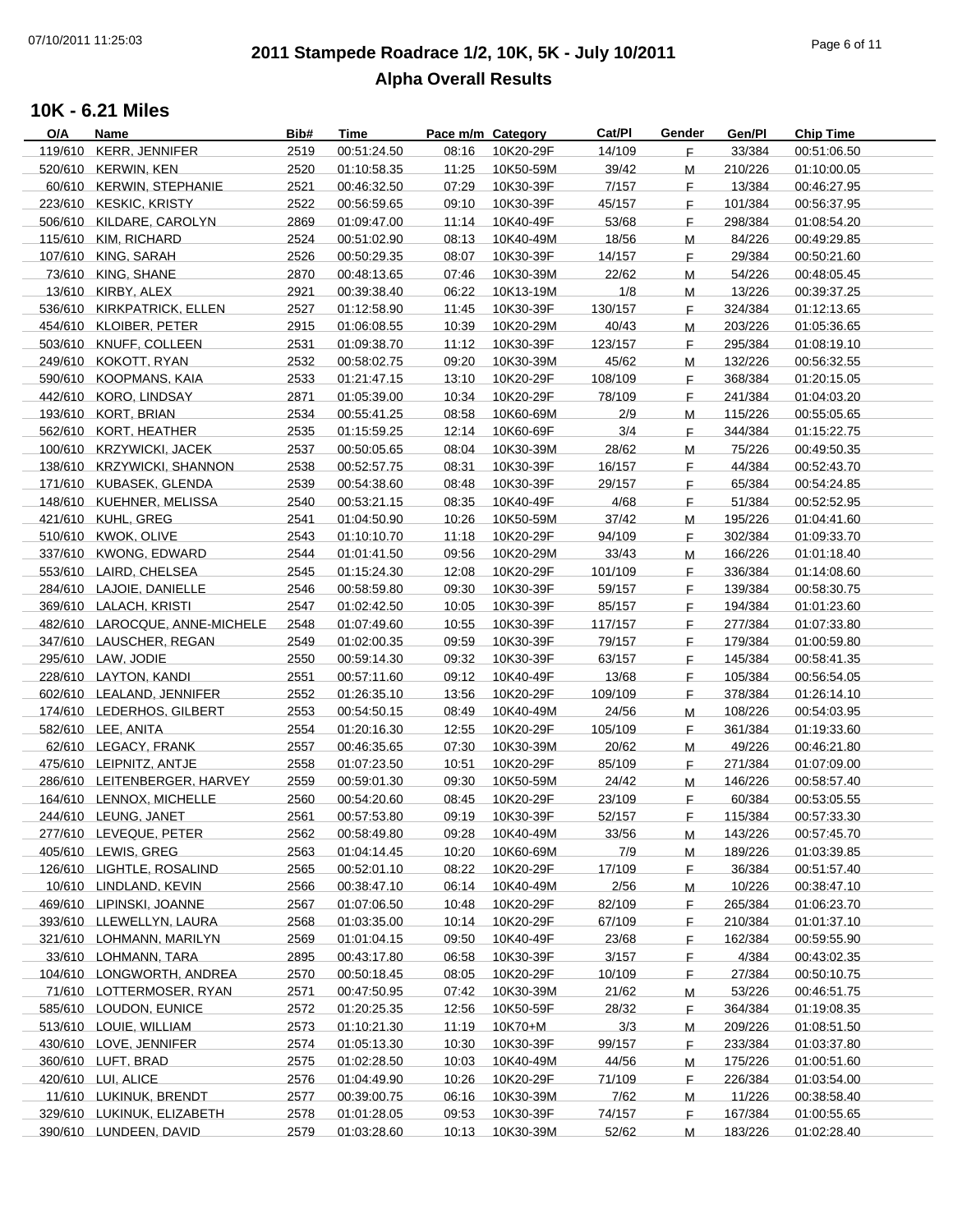# **2011 Stampede Roadrace 1/2, 10K, 5K - July 10/2011** 07/10/2011 11:25:04 Page 7 of 11 **Alpha Overall Results**

| O/A     | Name                            | Bib# | Time        | Pace m/m Category |           | Cat/Pl  | Gender | Gen/Pl  | <b>Chip Time</b> |
|---------|---------------------------------|------|-------------|-------------------|-----------|---------|--------|---------|------------------|
| 224/610 | LUPART, VANESSA                 | 2580 | 00:57:05.10 | 09:11             | 10K30-39F | 46/157  | F.     | 102/384 | 00:56:22.85      |
|         | 195/610 LUPUL, SHERI            | 2581 | 00:55:42.35 | 08:58             | 10K30-39F | 37/157  | F.     | 79/384  | 00:55:00.85      |
|         | 452/610 LUSINA, BETH            | 2582 | 01:06:04.00 | 10:38             | 10K30-39F | 106/157 | F.     | 250/384 | 01:05:26.10      |
|         | 43/610 LYCKMAN, MICHELLE        | 2583 | 00:44:50.70 | 07:13             | 10K20-29F | 2/109   | E      | 8/384   | 00:44:37.30      |
|         | 599/610 LYLE, CHRISTY           | 2584 | 01:25:48.20 | 13:48             | 10K30-39F | 154/157 | F.     | 376/384 | 01:25:21.60      |
|         | 508/610 MACDONALD, JACQUELINE   | 2586 | 01:09:57.00 | 11:15             | 10K30-39F | 124/157 | E      | 300/384 | 01:08:54.85      |
|         | 594/610 MACDONALD, KELLY        | 2587 | 01:22:34.60 | 13:17             | 10K30-39F | 149/157 | F.     | 371/384 | 01:22:34.60      |
|         | 608/610 MACDONALD, LARA         | 2888 | 01:50:00.50 | 17:42             | 10K30-39F | 157/157 | F.     | 383/384 | 01:48:31.60      |
|         |                                 |      |             |                   |           |         |        | 373/384 |                  |
|         | 596/610 MACDONALD, SANDRA       | 2889 | 01:24:39.20 | 13:37             | 10K30-39F | 151/157 | F.     |         | 01:23:15.75      |
|         | 103/610 MACEDO, RICHARD         | 2588 | 00:50:14.60 | 08:05             | 10K30-39M | 30/62   | м      | 77/226  | 00:50:07.45      |
|         | 222/610 MACK-GRANGER, CHRISTINE | 2589 | 00:56:58.25 | 09:10             | 10K40-49F | 12/68   | F.     | 100/384 | 00:55:35.35      |
|         | 116/610 MACKAY, BROOKE          | 2590 | 00:51:08.35 | 08:14             | 10K13-19F | 2/13    | F.     | 32/384  | 00:50:57.55      |
|         | 97/610 MACKAY, SUSAN            | 2591 | 00:50:04.10 | 08:03             | 10K30-39F | 12/157  | F.     | 25/384  | 00:49:51.20      |
|         | 291/610 MACNAB, ALEX            | 2594 | 00:59:07.75 | 09:31             | 10K30-39M | 48/62   | M      | 148/226 | 00:58:38.55      |
|         | 478/610 MACNAUGHTON, CATHY      | 2595 | 01:07:40.75 | 10:53             | 10K40-49F | 45/68   | F.     | 274/384 | 01:05:58.90      |
|         | 479/610 MACNAUGHTON, WALLY      | 2596 | 01:07:41.30 | 10:53             | 10K40-49M | 48/56   | M      | 205/226 | 01:05:59.65      |
|         | 396/610 MADAMESILA, MICO JAMES  | 2597 | 01:03:47.30 | 10:16             | 10K20-29M | 34/43   | M      | 184/226 | 01:03:24.60      |
|         | 209/610 MAHAJAN, SAPNA          | 2599 | 00:56:15.75 | 09:03             | 10K20-29F | 36/109  | F.     | 89/384  | 00:55:35.55      |
|         | 258/610 MAIDMENT, TANYA         | 2600 | 00:58:12.80 | 09:22             | 10K40-49F | 17/68   | F.     | 123/384 | 00:57:55.55      |
|         | 550/610 MAINGAT, MICHELLE       | 2601 | 01:14:32.15 | 12:00             | 10K30-39F | 134/157 | E      | 333/384 | 01:14:07.15      |
|         | 432/610 MANZOCCO, CHRISTIANA    | 2872 | 01:05:19.80 | 10:31             | 10K20-29F | 74/109  | E      | 235/384 | 01:05:04.65      |
|         | 5/610 MARCOTTE, KYLE            | 2890 | 00:37:47.25 | 06:05             | 10K30-39M | 4/62    | M      | 5/226   | 00:37:46.80      |
|         | 47/610 MARINE, CHRYSTAL         | 2602 | 00:45:25.40 | 07:18             | 10K40-49F | 1/68    | F.     | 10/384  | 00:45:06.90      |
|         | 578/610 MARQUEZ, JAIMEE         | 2443 | 01:19:16.95 | 12:46             | 10K30-39F | 146/157 | F.     | 358/384 | 01:17:32.35      |
|         | 605/610 MATSUO, CAMERON         | 2902 | 01:38:46.50 | 15:54             | 10K40-49M | 56/56   | М      | 225/226 | 01:37:11.85      |
|         | 158/610 MAWHINNEY, SHARLA       | 2604 | 00:54:07.45 | 08:42             | 10K30-39F | 24/157  |        | 56/384  | 00:53:58.45      |
|         |                                 |      |             |                   |           |         | F.     |         |                  |
|         | 77/610 MAZZOLANI, MARCO         | 2606 | 00:48:37.70 | 07:49             | 10K40-49M | 12/56   | М      | 58/226  | 00:48:16.90      |
|         | 527/610 MCCHARLES, MARINA       | 2609 | 01:11:19.75 | 11:29             | 10K20-29F | 98/109  | F.     | 317/384 | 01:09:16.75      |
|         | 603/610 MCDONALD, CHERYL        | 2610 | 01:27:15.10 | 14:02             | 10K50-59F | 30/32   | F.     | 379/384 | 01:27:08.20      |
|         | 201/610 MCDONALD, JOHN          | 2611 | 00:56:00.25 | 09:01             | 10K50-59M | 16/42   | M      | 119/226 | 00:55:28.65      |
|         | 489/610 MCEACHERN, TRACY        | 2612 | 01:09:02.55 | 11:07             | 10K40-49F | 48/68   | F.     | 284/384 | 01:07:34.75      |
|         | 426/610 MCGEACHIE, FRANK        | 2910 | 01:05:01.00 | 10:28             | 10K50-59M | 38/42   | M      | 197/226 | 01:04:02.30      |
|         | 428/610 MCGOVERN, CARA          | 2613 | 01:05:07.00 | 10:29             | 10K30-39F | 98/157  | F.     | 231/384 | 01:04:28.05      |
|         | 324/610 MCKEEN, DOUG            | 2932 | 01:01:08.55 | 09:50             | 10K40-49M | 38/56   | м      | 161/226 | 01:00:29.65      |
|         | 123/610 MCLEAN, DOUGLAS         | 2615 | 00:51:42.45 | 08:19             | 10K50-59M | 12/42   | M      | 88/226  | 00:51:24.15      |
|         | 63/610 MCLELLAN, CAITLYN        | 2616 | 00:46:36.80 | 07:30             | 10K20-29F | 5/109   | F.     | 14/384  | 00:46:10.10      |
|         | 114/610 MCLEOD, RICK            | 2618 | 00:50:56.15 | 08:12             | 10K50-59M | 11/42   | M      | 83/226  | 00:50:51.05      |
|         | 36/610 MCLEOD, SEAN             | 2619 | 00:44:06.10 | 07:06             | 10K20-29M | 11/43   | M      | 31/226  | 00:44:02.10      |
|         | 91/610 MCNEIL, AARIN            | 2620 | 00:49:41.75 | 08:00             | 10K20-29F | 9/109   | F.     | 22/384  | 00:49:37.55      |
|         | 267/610 MCNEILLY, ALLISON       | 2621 | 00:58:23.00 | 09:24             | 10K13-19F | 4/13    | F      | 127/384 | 00:57:54.75      |
|         | 302/610 MEDING, ELAINE          | 2623 | 00:59:51.05 | 09:38             | 10K50-59F | 10/32   | F.     | 149/384 | 00:59:26.75      |
|         | 31/610 MEDWID, GREG             | 2624 | 00:43:08.50 | 06:56             | 10K30-39M | 10/62   | M      | 28/226  | 00:43:08.50      |
|         | 288/610 MELDRUM, DAN            | 2626 | 00:59:01.60 | 09:30             | 10K40-49M | 35/56   | м      | 147/226 | 00:57:49.00      |
|         | 192/610 MERCIER, ERIN           | 2627 | 00:55:38.35 | 08:57             | 10K20-29F | 29/109  | F      | 78/384  | 00:54:33.20      |
|         | 198/610 METCALFE, R             | 2629 | 00:55:49.10 | 08:59             | 10K20-29F | 31/109  | F      | 81/384  | 00:55:05.55      |
|         | 68/610 METHOT, ALEXANDRE        | 2630 | 00:47:41.30 | 07:40             | 10K20-29M | 13/43   | M      | 51/226  | 00:47:31.05      |
|         | 283/610 MIGNEAULT, NAAVA        | 2631 | 00:58:56.75 | 09:29             | 10K30-39F | 58/157  | F.     | 138/384 | 00:58:03.75      |
|         |                                 |      |             |                   |           |         |        |         |                  |
|         | 472/610 MILLER, LEAH            | 2632 | 01:07:10.85 | 10:49             | 10K20-29F | 83/109  | F      | 268/384 | 01:06:32.70      |
|         | 435/610 MILLER, RODERICK        | 2633 | 01:05:25.85 | 10:32             | 10K40-49M | 47/56   | Μ      | 199/226 | 01:04:51.65      |
|         | 547/610 MOFFAT, ANGELA          | 2873 | 01:14:03.60 | 11:55             | 10K30-39F | 133/157 | F.     | 331/384 | 01:12:49.80      |
|         | 387/610 MONT, SHELLY            | 2635 | 01:03:25.20 | 10:12             | 10K40-49F | 32/68   | F      | 205/384 | 01:02:15.30      |
|         | 446/610 MOORE, DONNA            | 2933 | 01:05:53.20 | 10:36             | 10K40-49F | 38/68   | F.     | 245/384 | 01:05:12.65      |
|         | 200/610 MOORE, JOHN             | 2637 | 00:55:53.40 | 08:59             | 10K50-59M | 15/42   | M      | 118/226 | 00:55:43.20      |
|         | 383/610 MORGAN, JAMES           | 2638 | 01:03:15.45 | 10:11             | 10K40-49M | 45/56   | M      | 181/226 | 01:01:56.00      |
|         | 487/610 MORGAN, LINDA           | 2639 | 01:08:43.35 | 11:03             | 10K40-49F | 47/68   | F.     | 282/384 | 01:07:24.00      |
|         | 255/610 MORIN, ROBERT           | 2640 | 00:58:08.30 | 09:21             | 10K40-49M | 30/56   | M      | 135/226 | 00:56:46.90      |
|         | 433/610 MOROZ, ALLISON          | 2641 | 01:05:25.65 | 10:32             | 10K20-29F | 75/109  | F.     | 236/384 | 01:04:15.10      |
|         |                                 |      |             |                   |           |         |        |         |                  |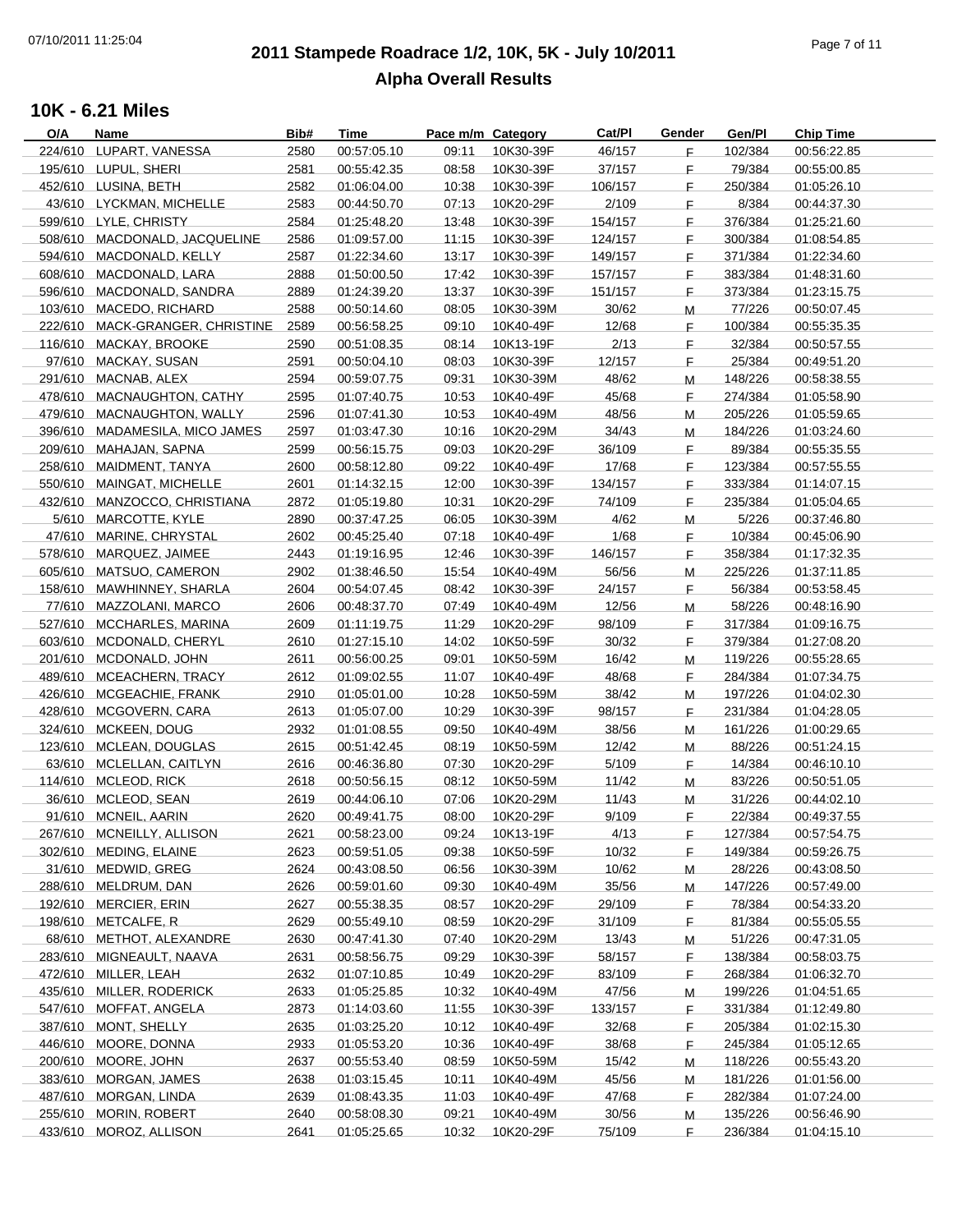# **2011 Stampede Roadrace 1/2, 10K, 5K - July 10/2011** 07/10/2011 11:25:04 Page 8 of 11 **Alpha Overall Results**

| O/A     | Name                        | Bib# | <b>Time</b> | Pace m/m Category |           | Cat/Pl  | Gender | Gen/Pl  | <b>Chip Time</b> |
|---------|-----------------------------|------|-------------|-------------------|-----------|---------|--------|---------|------------------|
| 300/610 | MOROZ, MARNIE               | 2642 | 00:59:32.50 | 09:35             | 10K30-39F | 64/157  | F.     | 148/384 | 00:58:28.10      |
|         | 521/610 MOUNTFORD, NIKKI    | 2643 | 01:10:59.00 | 11:25             | 10K40-49F | 60/68   | F.     | 311/384 | 01:09:53.55      |
|         | 493/610 MUCSI, ASHLEY       | 2644 | 01:09:20.15 | 11:09             | 10K20-29F | 90/109  | F.     | 287/384 | 01:09:06.10      |
|         | 579/610 MULALIC, DAMIR      | 2891 | 01:19:38.90 | 12:49             | 10K20-29M | 43/43   | M      | 221/226 | 01:18:15.00      |
|         | 199/610 MULEKOVA, NATALIA   | 2645 | 00:55:50.10 | 08:59             | 10K20-29F | 32/109  | F.     | 82/384  | 00:55:24.55      |
|         | 66/610 MULLIN INNES, CARRIE | 2918 | 00:47:16.05 | 07:36             | 10K40-49F | 2/68    | F.     | 16/384  | 00:46:54.40      |
|         |                             |      |             |                   |           |         |        |         |                  |
|         | 248/610 MURPHY, DYLAN       | 2646 | 00:58:00.40 | 09:20             | 10K12&UM  | 1/3     | M      | 131/226 | 00:57:47.80      |
|         | 263/610 MURPHY, LIAM        | 2648 | 00:58:16.85 | 09:23             | 10K12&UM  | 2/3     | M      | 138/226 | 00:58:04.45      |
|         | 15/610 MURPHY, STEPHANIE    | 2649 | 00:40:23.30 | 06:30             | 10K30-39F | 1/157   | F.     | 1/384   | 00:40:22.05      |
|         | 543/610 MYRONYK, ANDREA     | 2651 | 01:13:49.10 | 11:53             | 10K30-39F | 132/157 | F.     | 329/384 | 01:12:17.80      |
|         | 496/610 NAIDEN, MATTHEW     | 2652 | 01:09:26.95 | 11:11             | 10K20-29M | 41/43   | м      | 207/226 | 01:07:58.25      |
|         | 500/610 NEMECEK, ANDREA     | 2655 | 01:09:28.40 | 11:11             | 10K30-39F | 120/157 | F.     | 292/384 | 01:08:16.40      |
|         | 459/610 NEWMAN, CANDACE     | 2656 | 01:06:17.30 | 10:40             | 10K30-39F | 109/157 | F.     | 256/384 | 01:05:49.30      |
|         | 350/610 NICKERSON, DUNCAN   | 2657 | 01:02:07.35 | 10:00             | 10K40-49M | 40/56   | M      | 170/226 | 01:00:56.75      |
|         | 354/610 NIELSEN, DOUG       | 2658 | 01:02:14.25 | 10:01             | 10K40-49M | 42/56   | M      | 172/226 | 01:01:07.95      |
|         | 575/610 NIELSEN, JANET      | 2659 | 01:18:25.55 | 12:37             | 10K30-39F | 144/157 | F.     | 355/384 | 01:17:37.65      |
|         |                             |      |             | 09:53             |           |         |        |         |                  |
|         | 328/610 NIELSEN, SANDRA     | 2660 | 01:01:24.60 |                   | 10K30-39F | 73/157  | F.     | 166/384 | 01:00:43.30      |
|         | 440/610 NOLKE, JULIE        | 2661 | 01:05:37.55 | 10:34             | 10K20-29F | 77/109  | F.     | 239/384 | 01:05:15.55      |
|         | 262/610 NORTON, NICK        | 2664 | 00:58:13.90 | 09:22             | 10K40-49M | 31/56   | M      | 137/226 | 00:58:06.90      |
|         | 366/610 O'BRIEN, ERIN       | 2665 | 01:02:41.90 | 10:05             | 10K30-39F | 82/157  | F.     | 191/384 | 01:01:45.50      |
|         | 457/610 O'GRADY, KRISTY     | 2666 | 01:06:16.80 | 10:40             | 10K20-29F | 80/109  | F.     | 254/384 | 01:04:48.85      |
|         | 423/610 O'GRADY, PAUL       | 2667 | 01:04:58.75 | 10:27             | 10K30-39M | 57/62   | M      | 196/226 | 01:03:29.30      |
|         | 377/610 O'NEILL, DAN        | 2668 | 01:03:02.80 | 10:09             | 10K70+M   | 2/3     | M      | 179/226 | 01:01:31.65      |
|         | 484/610 OCAMPO, AMANDA      | 2669 | 01:08:19.75 | 11:00             | 10K30-39F | 118/157 | F.     | 279/384 | 01:07:06.05      |
|         | 379/610 OGGY, DANIELLE      | 2670 | 01:03:05.75 | 10:09             | 10K20-29F | 61/109  | F.     | 199/384 | 01:02:42.25      |
|         | 252/610 OHENE, JAMES        | 2671 | 00:58:05.60 | 09:21             | 10K20-29M | 30/43   |        | 134/226 | 00:56:29.30      |
|         |                             |      |             |                   |           |         | м      |         |                  |
|         | 90/610 OHLSON, CHANEL       | 2672 | 00:49:19.20 | 07:56             | 10K30-39F | 9/157   | F.     | 21/384  | 00:49:02.70      |
|         | 318/610 OLSEN, LINDA        | 2675 | 01:00:48.85 | 09:47             | 10K40-49F | 22/68   | F.     | 160/384 | 01:00:39.80      |
|         | 456/610 OLSEN, MEGAN        | 2676 | 01:06:13.40 | 10:39             | 10K20-29F | 79/109  | F.     | 253/384 | 01:05:27.10      |
|         | 88/610 OUIMET, ROBERT       | 2677 | 00:49:06.85 | 07:54             | 10K40-49M | 15/56   | M      | 68/226  | 00:49:03.05      |
|         | 371/610 OWENS, CATHRYN      | 2678 | 01:02:45.50 | 10:06             | 10K40-49F | 30/68   | F.     | 196/384 | 01:01:52.50      |
|         | 511/610 OWENS, JENNIFER     | 2679 | 01:10:11.00 | 11:18             | 10K40-49F | 55/68   | F.     | 303/384 | 01:09:17.10      |
|         | 84/610 PARISH, ALAN         | 2930 | 00:48:57.00 | 07:52             | 10K20-29M | 15/43   | M      | 64/226  | 00:47:17.30      |
|         | 565/610 PARISH, RANDY       | 2874 | 01:16:07.30 | 12:15             | 10K40-49M | 54/56   | м      | 219/226 | 01:14:26.60      |
|         | 564/610 PARISH, SHARLYNN    | 2875 | 01:16:05.90 | 12:15             | 10K40-49F | 65/68   | F.     | 346/384 | 01:14:26.00      |
|         | 384/610 PARKER, ALICIA      | 2901 | 01:03:18.00 | 10:11             | 10K20-29F | 63/109  | F.     | 203/384 | 01:02:03.90      |
|         | 555/610 PARSONS, DAN        | 2682 | 01:15:27.05 | 12:08             | 10K40-49M | 53/56   |        | 218/226 | 01:14:15.85      |
|         |                             |      |             |                   |           |         | M      |         |                  |
|         | 554/610 PARSONS, LISA       | 2683 | 01:15:26.05 | 12:08             | 10K40-49F | 64/68   | F.     | 337/384 | 01:14:15.25      |
|         | 408/610 PATON, GILLIAN      | 2684 | 01:04:21.30 | 10:21             | 10K40-49F | 35/68   | F.     | 219/384 | 01:03:56.35      |
|         | 362/610 PAUL, MEGAN         | 2685 | 01:02:31.00 | 10:04             | 10K13-19F | 9/13    | F      | 187/384 | 01:01:52.10      |
|         | 314/610 PAULSON, SHAUNA     | 2876 | 01:00:40.80 | 09:46             | 10K30-39F | 69/157  | F.     | 157/384 | 01:00:05.95      |
|         | 270/610 PAWLUK, LARA        | 2686 | 00:58:32.40 | 09:25             | 10K40-49F | 19/68   | F.     | 130/384 | 00:57:28.65      |
|         | 325/610 PEARSON, ROBERT     | 2688 | 01:01:11.45 | 09:51             | 10K50-59M | 30/42   | M      | 162/226 | 01:00:01.75      |
|         | 70/610 PENA, LUIS           | 2689 | 00:47:47.10 | 07:41             | 10K40-49M | 11/56   | M      | 52/226  | 00:47:35.10      |
|         | 93/610 PENNO, ERIN          | 2691 | 00:49:48.85 | 08:01             | 10K30-39F | 11/157  | F.     | 24/384  | 00:49:37.80      |
|         | 372/610 PENNY, GEORGE       | 2692 | 01:02:50.00 | 10:07             | 10K50-59M | 33/42   | M      | 176/226 | 01:01:43.75      |
|         | 241/610 PERCIVAL, DONNA     | 2693 | 00:57:47.30 | 09:18             | 10K50-59F | 5/32    | F.     | 113/384 | 00:57:35.00      |
|         |                             |      |             |                   |           |         |        |         |                  |
|         | 606/610 PERRIER, BRENDA     | 2694 | 01:42:38.20 | 16:31             | 10K50-59F | 31/32   | F.     | 381/384 | 01:41:03.75      |
|         | 406/610 PHILLIPS, GLORY     | 2695 | 01:04:17.65 | 10:21             | 10K50-59F | 14/32   | F.     | 217/384 | 01:03:56.80      |
|         | 461/610 PIAMONTE, CECILIA   | 2696 | 01:06:19.00 | 10:40             | 10K30-39F | 111/157 | F.     | 258/384 | 01:05:33.30      |
|         | 24/610 PIETERSMA, IAN       | 2697 | 00:42:17.70 | 06:48             | 10K40-49M | 4/56    | M      | 22/226  | 00:42:12.35      |
|         | 269/610 PILLMAN, JESSICA    | 2698 | 00:58:32.20 | 09:25             | 10K20-29F | 45/109  | F.     | 129/384 | 00:57:48.95      |
|         | 344/610 PIRAUX, CHUCK       | 2699 | 01:01:55.35 | 09:58             | 10K40-49M | 39/56   | M      | 167/226 | 01:01:21.35      |
|         | 559/610 PIZARRO, GINA       | 2700 | 01:15:42.10 | 12:11             | 10K30-39F | 136/157 | F      | 341/384 | 01:06:46.65      |
|         | 374/610 PODRUZNY, TRACY     | 2701 | 01:02:56.70 | 10:08             | 10K40-49F | 31/68   | F.     | 197/384 | 01:02:40.00      |
|         | 166/610 PON, EMILY          | 2702 | 00:54:24.25 | 08:45             | 10K20-29F | 24/109  | F.     | 62/384  | 00:53:19.30      |
|         | 202/610 POPE, GRACE         | 2703 | 00:56:01.35 | 09:01             | 10K20-29F | 33/109  |        | 83/384  | 00:55:27.10      |
|         |                             |      |             |                   |           |         | F.     |         |                  |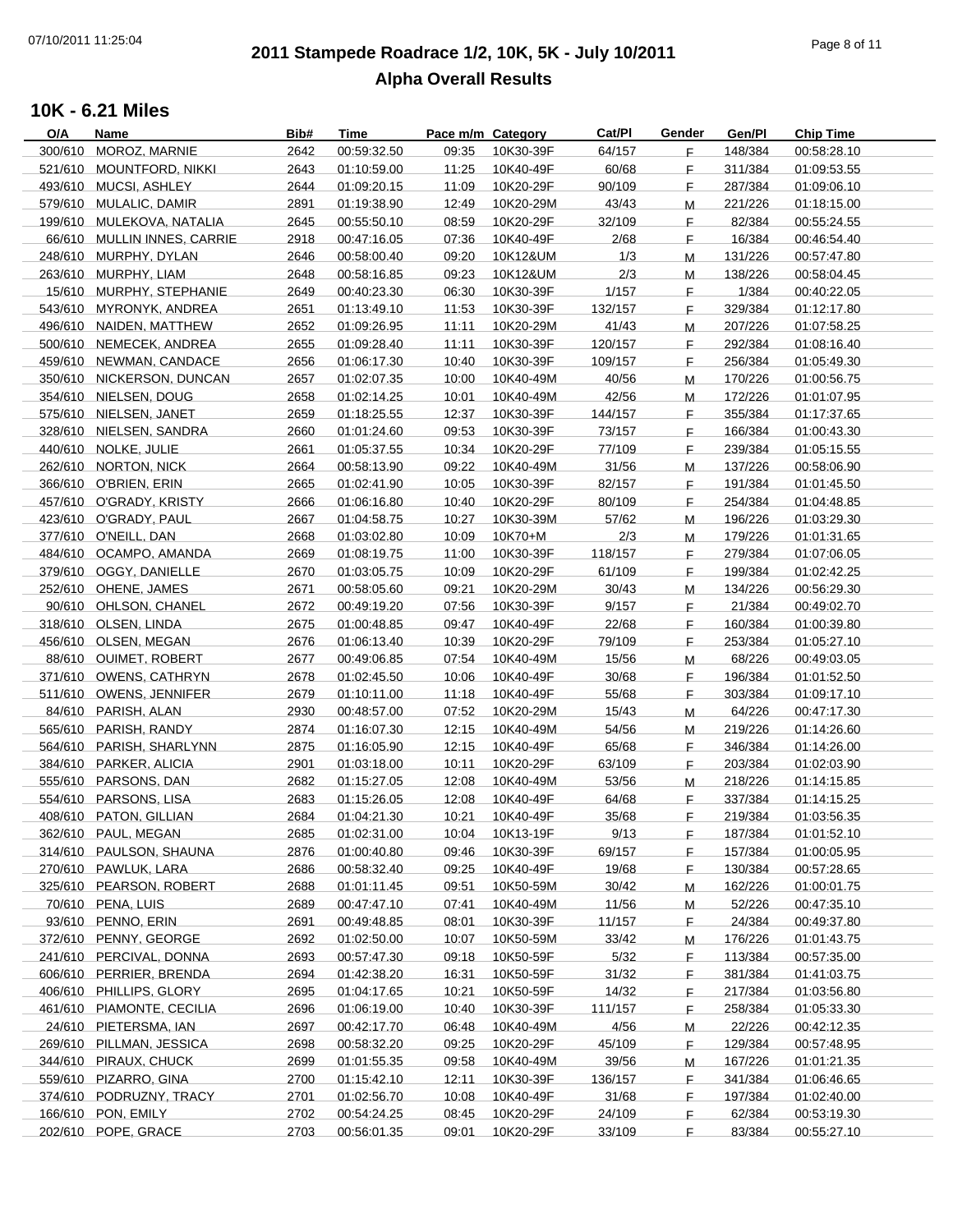# **2011 Stampede Roadrace 1/2, 10K, 5K - July 10/2011** 07/10/2011 11:25:04 Page 9 of 11 **Alpha Overall Results**

| O/A     | Name                                                 | Bib# | <b>Time</b> | Pace m/m Category |           | Cat/Pl  | Gender | Gen/Pl  | <b>Chip Time</b> |
|---------|------------------------------------------------------|------|-------------|-------------------|-----------|---------|--------|---------|------------------|
| 557/610 | POWELL, JOANNE                                       | 2704 | 01:15:30.30 | 12:09             | 10K50-59F | 25/32   | F.     | 339/384 | 01:14:20.00      |
|         | 560/610 POWER, MELISSA                               | 2705 | 01:15:46.60 | 12:12             | 10K30-39F | 137/157 | F.     | 342/384 | 01:14:50.75      |
|         | 109/610 POWER, TIMOTHY                               | 2706 | 00:50:36.20 | 08:08             | 10K20-29M | 19/43   | M      | 80/226  | 00:50:04.20      |
|         | 424/610 PUSZTAY, VANESSA                             | 2707 | 01:04:59.45 | 10:27             | 10K20-29F | 73/109  | E      | 228/384 | 01:04:08.65      |
|         | 445/610 RACKEL, LORI                                 | 2935 | 01:05:53.15 | 10:36             | 10K40-49F | 37/68   | F      | 244/384 | 01:05:13.90      |
|         | 94/610 RAFTER, GREG                                  | 2708 | 00:49:57.60 | 08:02             | 10K20-29M | 17/43   | M      | 70/226  | 00:49:35.50      |
|         | 389/610 RAMDIN, SHANNON                              | 2709 | 01:03:27.30 | 10:13             | 10K30-39F | 88/157  | F.     | 207/384 | 01:02:27.30      |
|         | 415/610 RAMESSAR, RANDY                              | 2710 | 01:04:42.10 | 10:25             | 10K30-39M | 56/62   |        | 193/226 | 01:04:20.70      |
|         |                                                      |      |             |                   |           |         | M      |         |                  |
|         | 75/610 RAMSEY, JASON                                 | 2711 | 00:48:29.90 | 07:48             | 10K30-39M | 23/62   | M      | 56/226  | 00:48:20.20      |
|         | 451/610 RAWSON, KAREN                                | 2712 | 01:06:02.80 | 10:38             | 10K40-49F | 39/68   | F.     | 249/384 | 01:04:38.25      |
|         | 294/610 REGIER, CHASTITY                             | 2433 | 00:59:13.45 | 09:32             | 10K30-39F | 62/157  | F.     | 144/384 | 00:58:05.50      |
|         | 112/610 REID, DANIEL                                 | 2718 | 00:50:44.80 | 08:10             | 10K50-59M | 10/42   | M      | 81/226  | 00:49:39.95      |
|         | 113/610 REID, JOHNNY                                 | 2719 | 00:50:45.10 | 08:10             | 10K20-29M | 20/43   | M      | 82/226  | 00:49:40.80      |
|         | 144/610 REID-SPIRK, DEBBONAIRE                       | 2721 | 00:53:09.30 | 08:33             | 10K30-39F | 20/157  | E      | 49/384  | 00:52:07.90      |
|         | 507/610 REIMER, NORMA                                | 2722 | 01:09:56.90 | 11:15             | 10K40-49F | 54/68   | F.     | 299/384 | 01:08:49.10      |
|         | 335/610 RESTAR, JAY                                  | 2723 | 01:01:38.35 | 09:55             | 10K30-39M | 50/62   | M      | 165/226 | 01:00:56.90      |
|         | 14/610 RIGBY, BEN                                    | 2724 | 00:40:03.80 | 06:27             | 10K20-29M | 4/43    | M      | 14/226  | 00:39:56.90      |
|         | 450/610 RINGDAHL, SARAH                              | 2726 | 01:06:01.50 | 10:37             | 10K60-69F | 2/4     | F.     | 248/384 | 01:05:25.35      |
|         | 37/610 ROBBINS, ROBIN                                | 2728 | 00:44:07.75 | 07:06             | 10K30-39M | 11/62   | M      | 32/226  | 00:43:54.80      |
|         | 207/610 ROBERTS, PAUL                                | 2729 | 00:56:15.10 | 09:03             | 10K30-39M | 40/62   | M      | 120/226 | 00:55:24.65      |
|         | 79/610 ROBINSON, DIANA                               | 2877 | 00:48:48.95 | 07:51             | 10K20-29F | 8/109   | F.     | 20/384  | 00:48:39.35      |
|         | 447/610 RODGER, KIMBERLY-ANNE                        | 2730 | 01:05:53.40 | 10:36             | 10K30-39F | 105/157 | F      | 246/384 | 01:04:40.65      |
|         | 160/610 ROLLETT, JOHN                                | 2937 | 00:54:13.50 | 08:43             |           | 26/43   |        | 103/226 |                  |
|         |                                                      |      |             |                   | 10K20-29M |         | M      |         | 00:54:03.30      |
|         | 339/610 ROMITI, MARIA                                | 2731 | 01:01:41.80 | 09:56             | 10K30-39F | 76/157  | F.     | 173/384 | 01:00:53.05      |
|         | 537/610 ROQUE, CARLA                                 | 2732 | 01:13:12.70 | 11:47             | 10K30-39F | 131/157 | F.     | 325/384 | 01:11:55.20      |
|         | 175/610 ROSENBAUM, CHERYL                            | 2733 | 00:54:51.30 | 08:49             | 10K20-29F | 26/109  | F.     | 67/384  | 00:54:08.10      |
|         | 528/610 ROSTON, SARAH                                | 2734 | 01:11:25.30 | 11:30             | 10K13-19F | 11/13   | F.     | 318/384 | 01:10:38.20      |
|         | 45/610 ROTH, BEKI                                    | 2735 | 00:45:05.60 | 07:15             | 10K20-29F | 3/109   | E      | 9/384   | 00:44:56.55      |
|         | 2/610 ROTH, JONATHAN                                 | 2736 | 00:35:43.10 | 05:45             | 10K20-29M | 1/43    | M      | 2/226   | 00:35:42.45      |
|         | 38/610 ROWE, JENNY                                   | 2868 | 00:44:18.80 | 07:08             | 10K30-39F | 5/157   | E      | 6/384   | 00:44:13.10      |
|         | 273/610 RYCKMAN, CHRISTINE                           | 2738 | 00:58:38.00 | 09:26             | 10K30-39F | 56/157  | F.     | 132/384 | 00:58:21.70      |
|         | 250/610 SABADO, JR                                   | 2739 | 00:58:04.15 | 09:21             | 10K30-39M | 46/62   | M      | 133/226 | 00:49:42.35      |
|         | 305/610 SACREY BUTLER, JOHNNA                        | 2740 | 01:00:10.35 | 09:41             | 10K30-39F | 67/157  | F.     | 152/384 | 01:00:02.85      |
|         | 238/610 SADLER, JONATHAN                             | 2741 | 00:57:38.10 | 09:16             | 10K50-59M | 18/42   | М      | 128/226 | 00:56:27.80      |
|         | 30/610 SAETRE, MARTY                                 | 2743 | 00:42:57.50 | 06:55             | 10K20-29M | 10/43   | М      | 27/226  | 00:42:46.20      |
|         | 349/610 SAGAN, ASHLEY                                | 2744 | 01:02:02.75 | 09:59             | 10K13-19F | 8/13    | F      | 180/384 | 01:01:39.40      |
|         | 204/610 SALBUVIK, SONJA                              | 2920 | 00:56:14.00 | 09:03             | 10K20-29F | 34/109  | F      | 85/384  | 00:55:26.35      |
|         | 412/610 SALI, MATT                                   | 2745 | 01:04:33.25 | 10:23             | 10K30-39M | 55/62   | M      | 191/226 | 01:03:16.90      |
|         | 413/610 SALI, MICHAEL                                | 2746 | 01:04:33.60 | 10:23             | 10K20-29M | 36/43   | M      | 192/226 | 01:03:17.25      |
|         |                                                      | 2908 |             |                   |           |         |        |         |                  |
|         | 156/610 SALINAS, VERONIKA<br>268/610 SAMPSON, CASSIE |      | 00:53:54.65 | 08:40             | 10K40-49F | 5/68    | F      | 55/384  | 00:53:52.55      |
|         |                                                      | 2907 | 00:58:28.85 | 09:25             | 10K20-29F | 44/109  | F.     | 128/384 | 00:57:54.15      |
|         | 382/610 SANCHEZ, CAROLINA                            | 2747 | 01:03:13.85 | 10:10             | 10K30-39F | 87/157  | F      | 202/384 | 01:03:01.85      |
|         | 410/610 SANDERS, KERRI                               | 2748 | 01:04:29.15 | 10:23             | 10K30-39F | 94/157  | F.     | 221/384 | 01:03:56.65      |
|         | 589/610 SANDERSON, ERIN                              | 2749 | 01:21:46.35 | 13:10             | 10K20-29F | 107/109 | F      | 367/384 | 01:20:13.65      |
|         | 208/610 SAPERGIA, SOPHIE                             | 2750 | 00:56:15.20 | 09:03             | 10K30-39F | 40/157  | F      | 88/384  | 00:55:34.80      |
|         | 340/610 SAVAGE, SONYA                                | 2751 | 01:01:44.15 | 09:56             | 10K40-49F | 27/68   | F.     | 174/384 | 01:01:41.40      |
|         | 587/610 SCARLETT, PERRIE                             | 2752 | 01:20:58.40 | 13:02             | 10K40-49M | 55/56   | M      | 222/226 | 01:19:35.25      |
|         | 418/610 SCHAFFER, JACKIE                             | 2753 | 01:04:43.40 | 10:25             | 10K30-39F | 95/157  | F      | 223/384 | 01:03:38.40      |
|         | 232/610 SCHAFFER, KRIS                               | 2939 | 00:57:30.15 | 09:15             | 10K30-39F | 48/157  | F      | 108/384 | 00:57:19.35      |
|         | 239/610 SCHALIN, ELYSE                               | 2754 | 00:57:42.30 | 09:17             | 10K20-29F | 40/109  | F      | 111/384 | 00:56:20.15      |
|         | 245/610 SCHALIN, GERRY                               | 2755 | 00:57:56.20 | 09:19             | 10K50-59M | 20/42   | М      | 130/226 | 00:56:31.30      |
|         | 538/610 SCHMIDT, RYAN                                | 2946 | 01:13:13.20 | 11:47             | 10K40-49M | 50/56   | М      | 213/226 | 01:10:14.60      |
|         | 417/610 SCHMOLD, NIKKI                               | 2756 | 01:04:43.40 | 10:25             | 10K20-29F | 70/109  | F      | 224/384 | 01:04:14.40      |
|         | 368/610 SCHULTZ, KRISTEENA                           | 2757 | 01:02:42.25 | 10:05             | 10K30-39F | 84/157  | F      | 193/384 | 01:01:37.40      |
|         | 436/610 SEDA, KAREN                                  | 2759 | 01:05:26.05 | 10:32             | 10K20-29F | 76/109  | F.     | 237/384 | 01:04:11.65      |
|         | 170/610 SEGARRA, MARK                                | 2760 | 00:54:34.25 | 08:47             | 10K30-39M | 35/62   | M      | 106/226 | 00:54:04.25      |
|         |                                                      |      |             |                   |           |         |        |         |                  |
|         | 3/610 SELLERS, CORY                                  | 2761 | 00:36:59.10 | 05:57             | 10K30-39M | 2/62    | M      | 3/226   | 00:36:56.05      |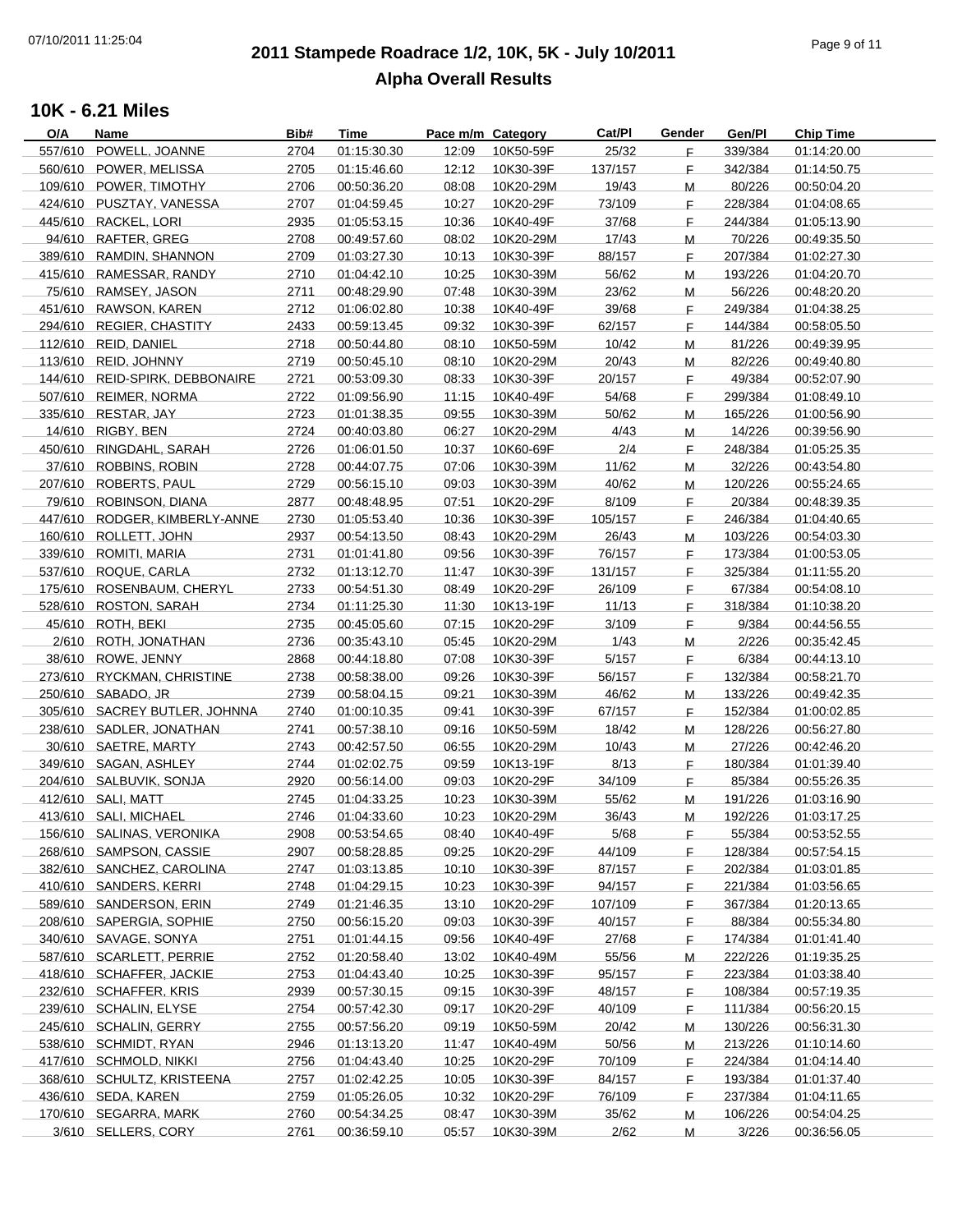# **2011 Stampede Roadrace 1/2, 10K, 5K - July 10/2011** 07/10/2011 11:25:04 Page 10 of 11 **Alpha Overall Results**

| O/A     | Name                                  | Bib# | Time        | Pace m/m Category |           | Cat/Pl  | Gender | Gen/Pl  | <b>Chip Time</b> |
|---------|---------------------------------------|------|-------------|-------------------|-----------|---------|--------|---------|------------------|
| 364/610 | SELSING, JUSTINE                      | 2762 | 01:02:37.05 | 10:04             | 10K20-29F | 58/109  | F.     | 189/384 | 01:02:13.45      |
|         | 466/610 SHALALA, MARK                 | 2764 | 01:06:37.45 | 10:43             | 10K30-39M | 58/62   | м      | 204/226 | 01:05:49.15      |
|         | 128/610 SHANDLEY, DAVID               | 2765 | 00:52:11.15 | 08:24             | 10K60-69M | 1/9     | м      | 92/226  | 00:51:40.35      |
|         | 167/610 SHANNON, LAURIE               | 2766 | 00:54:27.80 | 08:46             | 10K20-29F | 25/109  | E      | 63/384  | 00:54:12.80      |
|         | 306/610 SHLAH, DENA                   | 2768 | 01:00:12.90 | 09:41             | 10K40-49F | 20/68   | E      | 153/384 | 00:59:56.20      |
|         | 342/610 SHUKSTER, MORGAN              | 2769 | 01:01:49.60 | 09:57             | 10K13-19F | 6/13    | E      | 176/384 | 01:01:28.20      |
|         | 441/610 SIGOUIN, ISABELLE             | 2880 | 01:05:37.75 | 10:34             | 10K30-39F | 102/157 | F.     | 240/384 | 01:04:15.45      |
|         |                                       |      |             |                   |           |         |        |         |                  |
|         | 253/610 SILVESTRI, JOSEPHINE          | 2770 | 00:58:05.60 | 09:21             | 10K30-39F | 55/157  | F.     | 119/384 | 00:57:14.10      |
|         | 326/610 SKRIVANOS, KRISTIN            | 2771 | 01:01:22.45 | 09:52             | 10K40-49F | 25/68   | F.     | 164/384 | 01:00:06.75      |
|         | 358/610 SKROVE, TAMMIE                | 2772 | 01:02:23.65 | 10:02             | 10K30-39F | 80/157  | F.     | 184/384 | 01:01:22.00      |
|         | 145/610 SMITH, KEVIN                  | 2878 | 00:53:09.95 | 08:33             | 10K50-59M | 13/42   | M      | 96/226  | 00:52:04.85      |
|         | 169/610 SMITH, ROB                    | 2916 | 00:54:33.50 | 08:47             | 10K20-29M | 27/43   | М      | 105/226 | 00:54:01.00      |
|         | 577/610 SNEDDON KENDRICK, ASTRID 2774 |      | 01:18:57.00 | 12:42             | 10K30-39F | 145/157 | F.     | 357/384 | 01:18:00.70      |
|         | 444/610 SNELL, DIANA                  | 2775 | 01:05:51.30 | 10:36             | 10K30-39F | 104/157 | F.     | 243/384 | 01:04:51.50      |
|         | 437/610 SNELL, FRED                   | 2776 | 01:05:32.80 | 10:33             | 10K60-69M | 8/9     | M      | 200/226 | 01:04:32.80      |
|         | 125/610 SOMMERFELD, MICHAEL           | 2777 | 00:51:54.10 | 08:21             | 10K40-49M | 20/56   | M      | 90/226  | 00:51:17.40      |
|         | 276/610 SPANKE, KELLY                 | 2778 | 00:58:49.65 | 09:28             | 10K30-39F | 57/157  | F.     | 134/384 | 00:57:58.55      |
|         | 58/610 ST.CROIX, CORY                 | 2779 | 00:46:28.05 | 07:28             | 10K30-39M | 18/62   | м      | 46/226  | 00:46:00.95      |
|         | 483/610 STARR, JOY                    | 2780 | 01:07:55.60 | 10:56             | 10K40-49F | 46/68   | F.     | 278/384 | 01:06:32.40      |
|         | 9/610 STEUDLER, CARL                  | 2781 | 00:38:26.45 | 06:11             | 10K20-29M | 2/43    | M      | 9/226   | 00:38:25.20      |
|         | 573/610 STEWART, KORI                 | 2782 | 01:17:59.25 | 12:33             | 10K30-39F | 142/157 | F.     | 353/384 | 01:15:40.55      |
|         |                                       |      |             |                   |           |         |        |         |                  |
|         | 338/610 STOCK, KELLY                  | 2783 | 01:01:41.65 | 09:56             | 10K30-39F | 75/157  | F.     | 172/384 | 01:00:51.95      |
|         | 378/610 STREET, JOHN                  | 2903 | 01:03:04.50 | 10:09             | 10K12&UM  | 3/3     | M      | 180/226 | 01:02:01.55      |
|         | 464/610 STREET, JUDY                  | 2785 | 01:06:32.95 | 10:42             | 10K40-49F | 41/68   | F.     | 261/384 | 01:05:30.05      |
|         | 341/610 STUART, SAMANTHA              | 838  | 01:01:46.55 | 09:56             | 10K30-39F | 77/157  | F.     | 175/384 | 01:00:58.90      |
|         | 556/610 SUDASINGHEGE, JANANI          | 2929 | 01:15:27.60 | 12:09             | 10K20-29F | 102/109 | F.     | 338/384 | 01:14:13.50      |
|         | 504/610 SULLIVAN, ANN                 | 2786 | 01:09:39.05 | 11:12             | 10K40-49F | 51/68   | F.     | 296/384 | 01:08:19.10      |
|         | 271/610 SURTEES, JEFF                 | 2787 | 00:58:35.20 | 09:26             | 10K50-59M | 22/42   | М      | 141/226 | 00:57:46.75      |
|         | 146/610 TAN, YANYI                    | 2788 | 00:53:18.80 | 08:35             | 10K20-29F | 22/109  | F.     | 50/384  | 00:52:37.70      |
|         | 386/610 TARNASKY, NEIL                | 2789 | 01:03:19.05 | 10:11             | 10K13-19M | 8/8     | M      | 182/226 | 01:02:41.35      |
|         | 385/610 TARNASKY, SAMANTHA            | 2790 | 01:03:18.40 | 10:11             | 10K20-29F | 64/109  | F.     | 204/384 | 01:02:41.10      |
|         | 357/610 TAYLOR, DAVE                  | 2791 | 01:02:23.25 | 10:02             | 10K40-49M | 43/56   | M      | 174/226 | 01:00:59.00      |
|         | 264/610 TAYLOR, MALCOLM               | 2792 | 00:58:22.05 | 09:23             | 10K60-69M | 3/9     | м      | 139/226 | 00:57:50.00      |
|         | 443/610 TEDD, TAMARA                  | 2794 | 01:05:40.80 | 10:34             | 10K30-39F | 103/157 | F.     | 242/384 | 01:04:55.05      |
|         | 336/610 TEMPEL, CINDY                 | 2795 | 01:01:39.20 | 09:55             | 10K40-49F | 26/68   | E      | 171/384 | 01:00:54.00      |
|         | 549/610 THIELSEN, IAN                 |      | 01:14:30.00 | 11:59             | 10K30-39M | 60/62   |        | 217/226 |                  |
|         |                                       | 2796 |             |                   |           |         | M      |         | 01:14:17.80      |
|         | 85/610 THOBANE, MOTIANE               | 2797 | 00:49:05.95 | 07:54             | 10K50-59M | 7/42    | M      | 65/226  | 00:49:05.00      |
|         | 604/610 THOMAS, JILL                  | 2798 | 01:37:47.60 | 15:44             | 10K30-39F | 156/157 | E      | 380/384 | 01:37:07.90      |
|         | 395/610 THOMAS, NEDINE                | 2653 | 01:03:42.40 | 10:15             | 10K30-39F | 90/157  | F.     | 212/384 | 01:02:43.90      |
|         | 254/610 TIMOFFEE, HELEN               | 2802 | 00:58:06.60 | 09:21             | 10K60-69F | 1/4     | F      | 120/384 | 00:57:33.90      |
|         | 345/610 TIMOFFEE, JERRY               | 2803 | 01:01:56.40 | 09:58             | 10K60-69M | 6/9     | M      | 168/226 | 01:01:24.00      |
|         | 95/610 TIMOFFEE, RYAN                 | 2804 | 00:49:59.00 | 08:02             | 10K30-39M | 27/62   | M      | 71/226  | 00:49:25.30      |
|         | 351/610 TKACH, JESSLYN                | 2879 | 01:02:11.90 | 10:00             | 10K20-29F | 56/109  | F.     | 181/384 | 01:00:44.10      |
|         | 422/610 TOMEI, RACHEL                 | 2806 | 01:04:51.30 | 10:26             | 10K20-29F | 72/109  | F      | 227/384 | 01:03:24.10      |
|         | 355/610 TOUGH, KRISTINE               | 2807 | 01:02:15.70 | 10:01             | 10K40-49F | 28/68   | F      | 183/384 | 01:01:38.80      |
|         | 56/610 TRIMBLE, DEAN                  | 2808 | 00:46:19.65 | 07:27             | 10K40-49M | 8/56    | M      | 44/226  | 00:46:00.85      |
|         | 333/610 TRUDEL, SAMANTHA              | 2809 | 01:01:36.80 | 09:55             | 10K20-29F | 54/109  | F.     | 169/384 | 01:00:33.80      |
|         | 334/610 TSE, ANGELA                   | 2810 | 01:01:37.80 | 09:55             | 10K20-29F | 55/109  | F      | 170/384 | 01:00:11.60      |
|         | 534/610 TURNQUIST, PATRICIA           | 2811 | 01:12:51.55 | 11:44             | 10K50-59F | 22/32   | F.     | 323/384 | 01:11:44.95      |
|         |                                       |      |             | 10:25             | 10K30-39F | 96/157  |        | 225/384 | 01:03:07.35      |
|         | 419/610 TWA, KERRIA                   | 2813 | 01:04:43.55 |                   |           |         | F.     |         |                  |
|         | 19/610 ULLYOTT, BRETT                 | 2936 | 00:41:17.85 | 06:39             | 10K20-29M | 8/43    | M      | 18/226  | 00:41:08.25      |
|         | 240/610 VAN, NINA                     | 2814 | 00:57:42.90 | 09:17             | 10K30-39F | 50/157  | F.     | 112/384 | 00:56:24.85      |
|         | 525/610 VAN ZWAAIJ, SONJA             | 2816 | 01:11:15.95 | 11:28             | 10K30-39F | 126/157 | F      | 315/384 | 01:10:24.80      |
|         | 401/610 VANDEN DOOL, GRACE            | 2817 | 01:04:07.50 | 10:19             | 10K40-49F | 34/68   | F      | 214/384 | 01:03:58.40      |
|         | 220/610 VAREY, JENNIFER               | 2818 | 00:56:45.50 | 09:08             | 10K40-49F | 11/68   | F.     | 99/384  | 00:55:33.00      |
|         | 157/610 VASQUEZ, ALVARO               | 2892 | 00:54:02.00 | 08:42             | 10K40-49M | 23/56   | м      | 102/226 | 00:53:58.10      |
|         | 219/610 VERHELST, TWYLA               | 2819 | 00:56:43.70 | 09:08             | 10K30-39F | 44/157  | F.     | 98/384  | 00:56:14.50      |